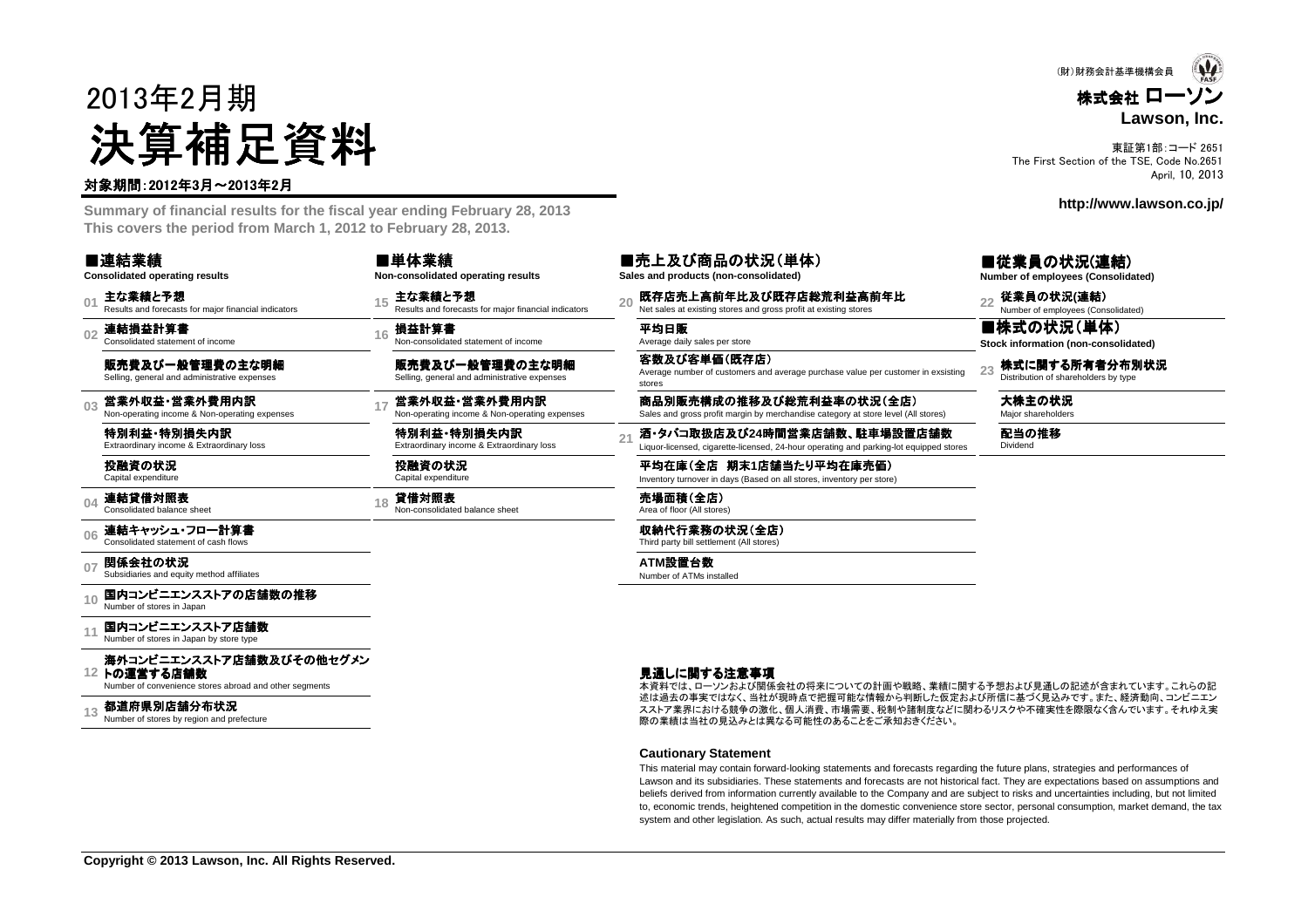### 連結業績**Consolidated operating results**

■主な業績と予想 Results and forecasts for major financial indicators<br>————————————————————

|                                                                                                                                                                                                       | 2010年度/FY2010<br>通期/Full year |                   |                        | 2011年度/FY2011<br>2012年度/FY2012<br>通期/Full year<br>通期/Full year |                                                                                                                                                                                                                                                                                                                                                                                                                                                                                                   | 2013年度(計画)/FY2013(Forecast)<br>第2四半期累計期間/2Q<br>通期/Full year |                          |                          |                          |                   |
|-------------------------------------------------------------------------------------------------------------------------------------------------------------------------------------------------------|-------------------------------|-------------------|------------------------|----------------------------------------------------------------|---------------------------------------------------------------------------------------------------------------------------------------------------------------------------------------------------------------------------------------------------------------------------------------------------------------------------------------------------------------------------------------------------------------------------------------------------------------------------------------------------|-------------------------------------------------------------|--------------------------|--------------------------|--------------------------|-------------------|
|                                                                                                                                                                                                       | 2010.3.1 - 2011.2.28          |                   | 2011.3.1 - 2012.2.29   |                                                                | 2012.3.1 - 2013.2.28                                                                                                                                                                                                                                                                                                                                                                                                                                                                              |                                                             | 2013.3.1 - 2013.8.31     |                          | 2013.3.1 - 2014.2.28     |                   |
| チェーン全店売上高 (百万円) Total net sales (millions of yen)                                                                                                                                                     | 金額/Amount<br>1.682.812        | 前年比/YoY<br>101.0% | 金額/Amount<br>1.825.809 | 前年比/YoY<br>108.5%                                              | 金額/Amount<br>1,906,547                                                                                                                                                                                                                                                                                                                                                                                                                                                                            | 前年比/YoY<br>104.4%                                           | 金額/Amount<br>1.025.000   | 前年比/YoY<br>105.6%        | 金額/Amount<br>2.020.000   | 前年比/YoY<br>106.0% |
| 加盟店売上高(百万円)                                                                                                                                                                                           |                               |                   |                        |                                                                |                                                                                                                                                                                                                                                                                                                                                                                                                                                                                                   |                                                             | $\overline{\phantom{0}}$ | $\frac{1}{2}$            |                          |                   |
| Net sales reported by franchised stores (millions of yen)                                                                                                                                             | 1.499.576                     | 104.6%            | 1.651.693              | 110.1%                                                         | 1.748.920                                                                                                                                                                                                                                                                                                                                                                                                                                                                                         | 105.9%                                                      |                          |                          |                          |                   |
| 直営店売上高(百万円)<br>Net sales from Company-operated stores (millions of yen)                                                                                                                               | 183.235                       | 78.8%             | 174,115                | 95.0%                                                          | 157,627                                                                                                                                                                                                                                                                                                                                                                                                                                                                                           | 90.5%                                                       | $\overline{\phantom{0}}$ | $\overline{\phantom{0}}$ | $\overline{\phantom{0}}$ |                   |
| <b>営業総収入</b> (百万円)* <sup>1</sup> Gross operating revenues (millions of yen)                                                                                                                           | 441.277                       | 94.5%             | 478.957                | 108.5%                                                         | 487,445                                                                                                                                                                                                                                                                                                                                                                                                                                                                                           | 101.8%                                                      | 257.000                  | 103.2%                   | 516,000                  | 105.9%            |
| <b>営業利益</b> (百万円) Operating profit (millions of yen)                                                                                                                                                  | 55.540                        | 110.5%            | 61.769                 | 111.2%                                                         | 66.246                                                                                                                                                                                                                                                                                                                                                                                                                                                                                            | 107.2%                                                      | 35,500                   | 102.7%                   | 70,000                   | 105.7%            |
| <b>経常利益</b> (百万円) Recurring profit (millions of yen)                                                                                                                                                  | 54.594                        | 110.4%            | 61.728                 | 113.1%                                                         | 65.926                                                                                                                                                                                                                                                                                                                                                                                                                                                                                            | 106.8%                                                      | 34,600                   | 101.0%                   | 68,400                   | 103.8%            |
| <b>当期純利益</b> (百万円) Net profit (millions of yen)                                                                                                                                                       | 25,386                        | 202.1%            | 24,885                 | 98.0%                                                          | 33.182                                                                                                                                                                                                                                                                                                                                                                                                                                                                                            | 133.3%                                                      | 17,300                   | 96.9%                    | 35,900                   | 108.2%            |
| 1株当たり当期純利益 (円)* <sup>2</sup> Net profit per share (yen)                                                                                                                                               |                               | 254.61            |                        | 249.17                                                         |                                                                                                                                                                                                                                                                                                                                                                                                                                                                                                   | 332.20                                                      | 173.18                   |                          | 359.38                   |                   |
| <b>純資産</b> (百万円) Net assets (millions of yen)                                                                                                                                                         |                               | 208,466           |                        | 214.662                                                        |                                                                                                                                                                                                                                                                                                                                                                                                                                                                                                   | 230,181                                                     | $\overline{\phantom{0}}$ |                          |                          |                   |
| 総資産 (百万円) Total assets (millions of yen)                                                                                                                                                              |                               | 476.036           |                        | 531.453                                                        |                                                                                                                                                                                                                                                                                                                                                                                                                                                                                                   | 579.809                                                     | $\overline{\phantom{0}}$ |                          | $\overline{\phantom{a}}$ |                   |
| 1株当たり純資産 (円) Net assets per share (yen)                                                                                                                                                               |                               | 2,037.50          |                        | 2.114.00                                                       |                                                                                                                                                                                                                                                                                                                                                                                                                                                                                                   | 2.267.17                                                    | $\overline{a}$           |                          | $\overline{\phantom{0}}$ |                   |
| 総資産当期純利益率 ROA                                                                                                                                                                                         |                               | $5.5\%$           |                        | 4.9%                                                           |                                                                                                                                                                                                                                                                                                                                                                                                                                                                                                   | 6.0%                                                        | $\!-$                    |                          | $\overline{\phantom{0}}$ |                   |
| 自己資本当期純利益率 ROE                                                                                                                                                                                        |                               | 12.8%             |                        | 12.0%                                                          | 15.2%                                                                                                                                                                                                                                                                                                                                                                                                                                                                                             |                                                             | $\overline{\phantom{0}}$ |                          | $\overline{\phantom{m}}$ |                   |
| 流動比率 Current ratio                                                                                                                                                                                    |                               | 75.3%             |                        | 73.5%<br>75.2%                                                 |                                                                                                                                                                                                                                                                                                                                                                                                                                                                                                   |                                                             | $\overline{\phantom{0}}$ |                          | $\overline{a}$           |                   |
| 固定比率 Fixed ratio                                                                                                                                                                                      |                               | 162.7%            |                        | 175.8%                                                         | 176.4%                                                                                                                                                                                                                                                                                                                                                                                                                                                                                            |                                                             | $\overline{\phantom{m}}$ |                          | $\overline{\phantom{a}}$ |                   |
| 自己資本比率 Shareholder's equity ratio                                                                                                                                                                     |                               | 42.7%             |                        | 39.7%                                                          | 39.1%                                                                                                                                                                                                                                                                                                                                                                                                                                                                                             |                                                             | $\qquad \qquad -$        |                          | $\overline{\phantom{0}}$ |                   |
| 営業活動によるキャッシュフロー (百万円)<br>Net cash provided by (used in) operating activities (millions of yen)                                                                                                        |                               | 72,210            |                        | 86,356                                                         |                                                                                                                                                                                                                                                                                                                                                                                                                                                                                                   | 85,188                                                      |                          |                          |                          |                   |
| 投資活動によるキャッシュフロー (百万円)<br>Net cash provided by (used in) investing activities (millions of yen)                                                                                                        |                               | $-30,522$         |                        | $-52.912$                                                      |                                                                                                                                                                                                                                                                                                                                                                                                                                                                                                   | $-54.196$                                                   | $\overline{\phantom{0}}$ |                          |                          |                   |
| 財務活動によるキャッシュフロー(百万円)<br>Net cash provided by (used in) financing activities (millions of yen)                                                                                                         |                               | $-28,798$         |                        | $-27.544$                                                      |                                                                                                                                                                                                                                                                                                                                                                                                                                                                                                   | $-31.979$                                                   |                          |                          |                          |                   |
| 現金及び現金同等物の期末残高 (百万円)<br>Cash and cash equivalents at end of period (millions of yen)                                                                                                                  |                               | 67,712            |                        | 73,670                                                         |                                                                                                                                                                                                                                                                                                                                                                                                                                                                                                   | 72,766                                                      |                          |                          |                          |                   |
| 国内総店舗数"<br>Number of stores in Japan                                                                                                                                                                  |                               | 9,994             |                        | 10.457                                                         |                                                                                                                                                                                                                                                                                                                                                                                                                                                                                                   | 11,130                                                      |                          | 11,300                   | 11,550                   |                   |
| (注)<br>*1 営業総収入は直営店売上高、加盟店からの収入等の合計です。<br>*2 通期計画の1株当たり当期純利益に関しては、2013年2月28日現在の期末発行済株式数を用いて算出しております。<br>*3 「国内総店舗数」は、当社連結グループの運営するコンビニエンスストアの店舗数であり、(株)九九プラス、(株)ローソン沖縄、<br>(株)ローソン富山の運営する店舗数を含めております。 |                               |                   | <b>Notes</b>           |                                                                | *1 The gross operating revenues are a sum of total sales of Lawson group stores and commissions from franchised stores.<br>*2 Forecasted net profit per share in the full-year plan is calculated based on the number of outstanding share as of February 28, 2013.<br>*3 The number of stores in Japan is a total number of stores operated by the consolidated Lawson group, including the number<br>of stores operated by Ninety-nine Plus, Inc., Lawson Okinawa, Inc. and Lawson Toyama, Inc. |                                                             |                          |                          |                          |                   |
| Copyright © 2013 Lawson, Inc. All Rights Reserved.                                                                                                                                                    |                               |                   |                        |                                                                |                                                                                                                                                                                                                                                                                                                                                                                                                                                                                                   |                                                             |                          |                          |                          | 01                |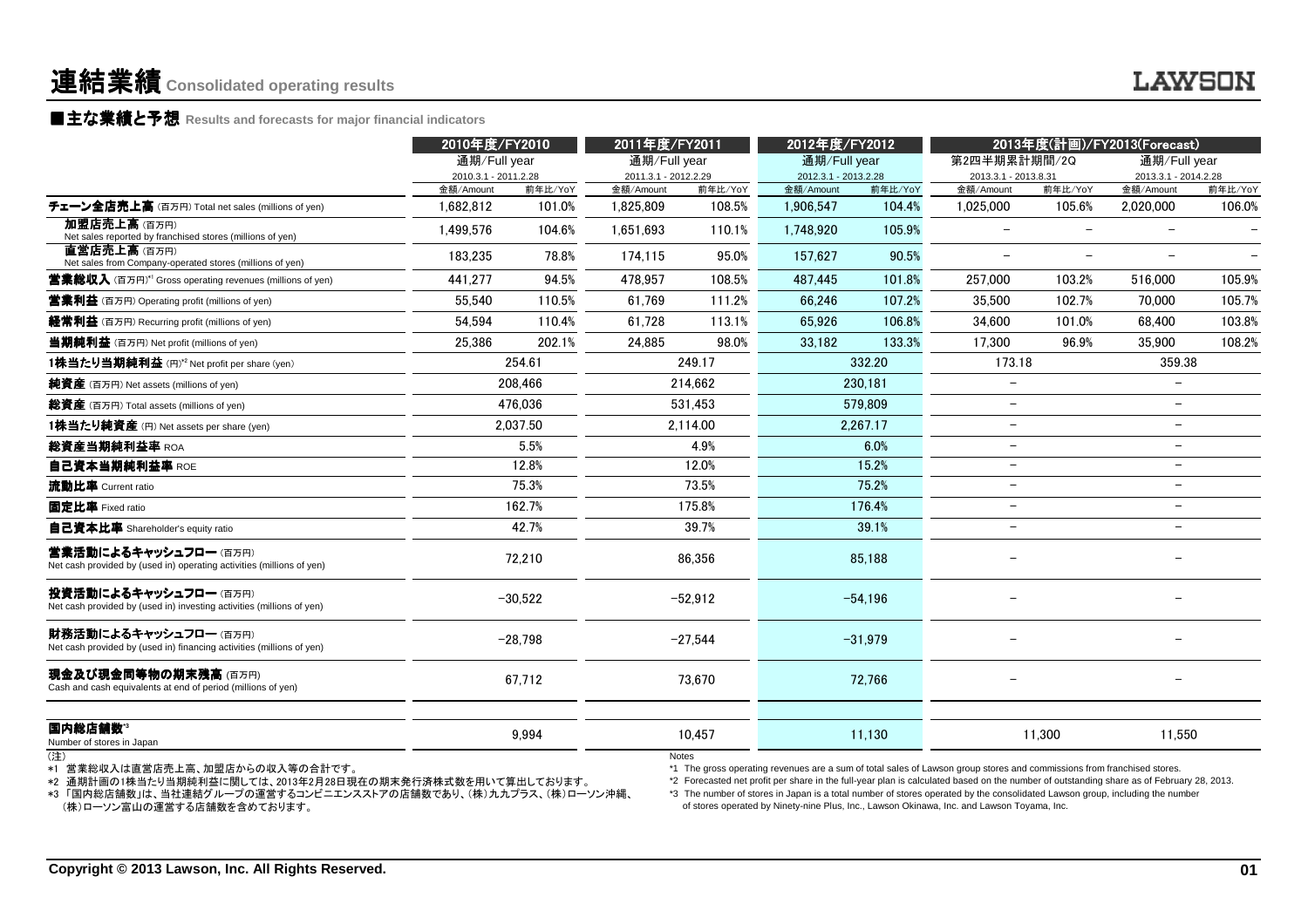## 連結業績**Consolidated operating results**

### **LAWSON**

| ■連結損益計算書 Consolidated statement of income                 |                 | 2010年度/FY2010        | 2011年度/FY2011        |                          | 2012年度/FY2012        | 前年増減    |                     |  |
|-----------------------------------------------------------|-----------------|----------------------|----------------------|--------------------------|----------------------|---------|---------------------|--|
|                                                           |                 | 2010.3.1 - 2011.2.28 | 2011.3.1 - 2012.2.29 |                          | 2012.3.1 - 2013.2.28 |         | Increase (Decrease) |  |
|                                                           |                 | 百万円/Millions of yen  | 百万円/Millions of yen  | 前年比/YoY                  | 百万円/Millions of yen  | 前年比/YoY | 百万円/Millions of yen |  |
| A.営業総収入 Gross operating revenues                          | $B + E$         | 441.277              | 478.957              | 108.5%                   | 487.445              | 101.8%  | 8.487               |  |
| <b>B.売上高</b> Net sales <sup>"1</sup>                      |                 | 192,329              | 208.063              | 108.2%                   | 192,942              | 92.7%   | $-15,121$           |  |
| C.売上原価 Cost of goods sold <sup>*2</sup>                   |                 | 143.101              | 156.245              | 109.2%                   | 144.885              | 92.7%   | $-11,360$           |  |
| D.売上総利益 Gross profit on sales <sup>"3</sup>               | $B - C$         | 49,228               | 51,817               | 105.3%                   | 48.056               | 92.7%   | $-3,760$            |  |
| E.営業収入 Operating revenues                                 | $F + G$         | 248,947              | 270.893              | 108.8%                   | 294.503              | 108.7%  | 23,609              |  |
| F.加盟店からの収入 Franchise commission from franchised stores    |                 | 197.673              | 215,573              | 109.1%                   | 230,002              | 106.7%  | 14,429              |  |
| G.その他の営業収入 Other                                          |                 | 51.274               | 55.320               | 107.9%                   | 64.500               | 116.6%  | 9,180               |  |
| H.営業総利益 Gross operating profit                            | $A - C = D + E$ | 298,176              | 322,711              | 108.2%                   | 342,560              | 106.2%  | 19.848              |  |
| I.販売費及び一般管理費 Selling, general and administrative expenses |                 | 242.635              | 260.941              | 107.5%                   | 276.313              | 105.9%  | 15,372              |  |
| J.営業利益 Operating profit                                   | $H - I$         | 55,540               | 61.769               | 111.2%                   | 66.246               | 107.2%  | 4,476               |  |
| 営業外収益 Non-operating income                                |                 | 1.718                | 2,268                | 132.0%                   | 2,211                | 97.5%   | $-57$               |  |
| 営業外費用 Non-operating expenses                              |                 | 2,665                | 2.309                | 86.7%                    | 2.531                | 109.6%  | 221                 |  |
| 経常利益 Recurring profit                                     |                 | 54,594               | 61,728               | 113.1%                   | 65.926               | 106.8%  | 4,198               |  |
| <b>特別利益</b> Extraordinary gain                            |                 |                      | 2.059                |                          | 381                  | 18.5%   | $-1,678$            |  |
| 特別損失 Extraordinary loss                                   |                 | 10,184               | 17,502               | 171.9%                   | 6.717                | 38.4%   | $-10,784$           |  |
| 税金等調整前当期純利益 Income before income taxes                    |                 | 44,411               | 46,285               | 104.2%                   | 59.589               | 128.7%  | 13,303              |  |
| 法人税、住民税及び事業税 Income taxes - current                       |                 | 16,551               | 22,963               | 138.7%                   | 25,345               | 110.4%  | 2,382               |  |
| 法人税等調整額 Deferred income taxes                             |                 | 1,668                | $-2.321$             | $\overline{\phantom{0}}$ | 748                  |         | 3,070               |  |
| 少数株主損益調整前当期純利益 Income before minority interests           |                 |                      | 25.643               |                          | 33.494               | 130.6%  | 7.851               |  |
| 少数株主利益 Minority interests in net profit                   |                 | 803                  | 758                  | 94.3%                    | 311                  | 41.1%   | $-446$              |  |
| 当期純利益 Net profit                                          |                 | 25,386               | 24,885               | 98.0%                    | 33,182               | 133.3%  | 8,297               |  |
|                                                           |                 |                      |                      |                          |                      |         |                     |  |

■販売費及び一般管理費の主な明細 **Selling, general and administrative expenses**

|                                                                 | 2010年度/FY2010        | 2011年度/FY2011                                                                            |         | 2012年度/FY2012        |        | 前年増減                |
|-----------------------------------------------------------------|----------------------|------------------------------------------------------------------------------------------|---------|----------------------|--------|---------------------|
|                                                                 | 2010.3.1 - 2011.2.28 | 2011.3.1 - 2012.2.29                                                                     |         | 2012.3.1 - 2013.2.28 |        | Increase (Decrease) |
|                                                                 | 百万円/Millions of yen  | 百万円/Millions of yen                                                                      | 前年比/YoY | 百万円/Millions of yen  | 前年比YoY | 百万円/Millions of yen |
| 地代家賃 Rents                                                      | 73.231               | 78.483                                                                                   | 107.2%  | 84.578               | 107.8% | 6.094               |
| 人件費 Personal expenses                                           | 58.020               | 60.886                                                                                   | 104.9%  | 60.012               | 98.6%  | $-873$              |
| 動産リース料 Equipment leasing charges                                | 10.229               | 8.204                                                                                    | 80.2%   | 5.913                | 72.1%  | $-2,291$            |
| 有形固定資産減価償却費 Depreciation of property and store equipment        | 24.529               | 28.998                                                                                   | 118.2%  | 34.030               | 117.4% | 5,031               |
| <b>広告宣伝費</b> Advertising and promotional expenses <sup>*4</sup> | 10.977               | 14.146                                                                                   | 128.9%  | 16.607               | 117.4% | 2.460               |
| その他 Other                                                       | 65.647               | 70.221                                                                                   | 107.0%  | 75.171               | 107.0% | 4,949               |
| 合計 Total                                                        | 242.635              | 260.941                                                                                  | 107.5%  | 276.313              | 105.9% | 15.372              |
| (注)                                                             |                      | <b>Notes</b>                                                                             |         |                      |        |                     |
| *1 「売上高」は、直営店売上高及びEコマース売上高の合計です。                                |                      | *1 Net sales of Company-owned stores and e-commerce business.                            |         |                      |        |                     |
| *2 「売上原価」は、商品売上原価です。                                            |                      | *2 Cost of goods sold.                                                                   |         |                      |        |                     |
| *3 「売上総利益」は、商品売上総利益です。                                          |                      | *3 Gross profit on goods sales.                                                          |         |                      |        |                     |
| *4 「広告宣伝費」には、ポイント引当金繰入額を含んでおります。                                |                      | *4 "Advertising and promotional expenses" include provision for point card certificates. |         |                      |        |                     |

**Copyright © 2013 Lawson, Inc. All Rights Reserved.**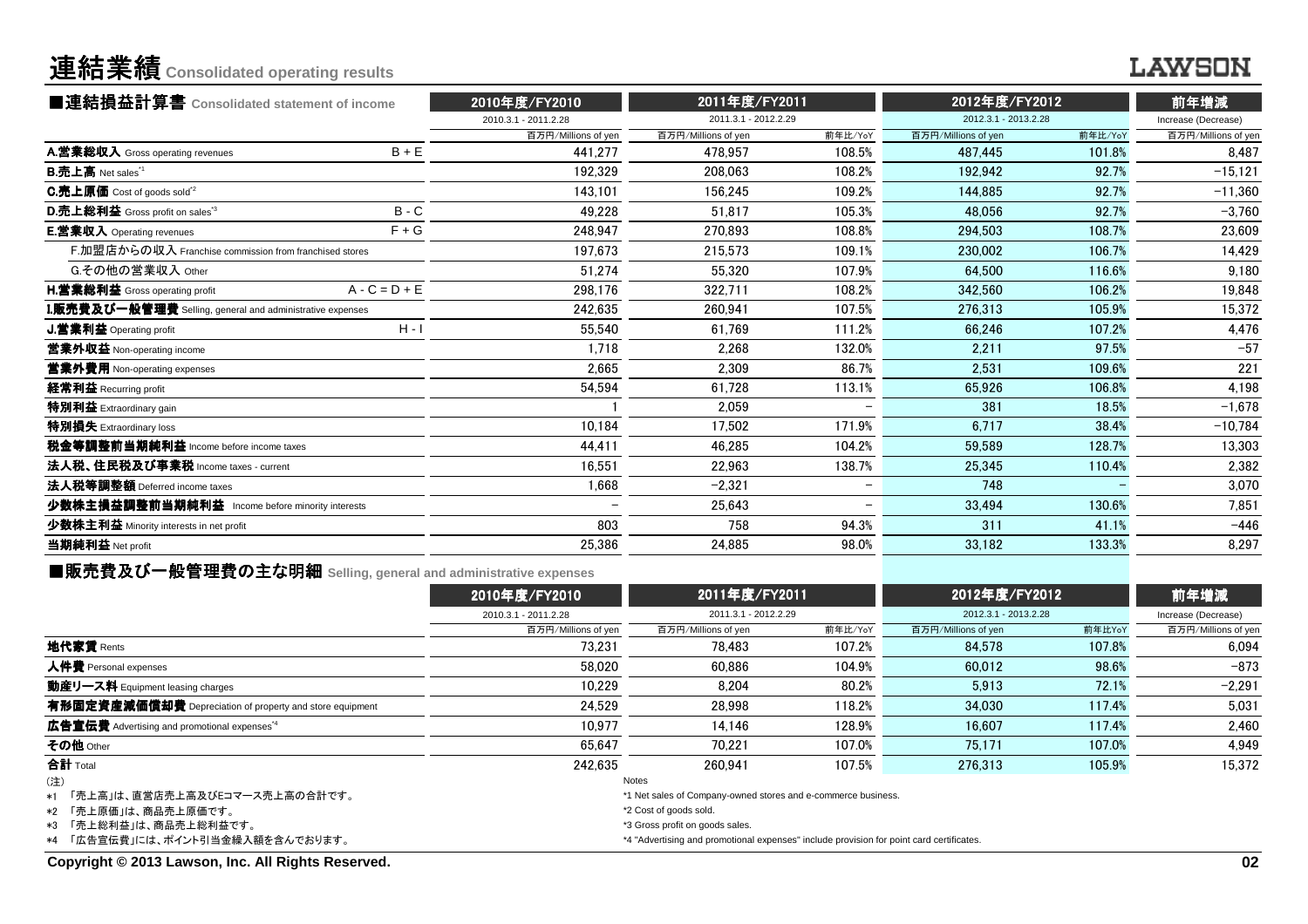| 連結業績 Consolidated operating results                                                                           |                      |                      |                      |                     |
|---------------------------------------------------------------------------------------------------------------|----------------------|----------------------|----------------------|---------------------|
| ■営業外収益・営業外費用内訳                                                                                                | 2010年度/FY2010        | 2011年度/FY2011        | 2012年度/FY2012        | 前年増減                |
| Non-operating income & Non-operating expenses                                                                 | 2010.3.1 - 2011.2.28 | 2011.3.1 - 2012.2.29 | 2012.3.1 - 2013.2.28 | Increase (Decrease) |
|                                                                                                               | 百万円/Millions of yen  | 百万円/Millions of yen  | 百万円/Millions of yen  | 百万円/Millions of yen |
| 受取利息 Interest received                                                                                        | 661                  | 672                  | 756                  | 83                  |
| 違約金収入 Penalty income                                                                                          | 64                   | 44                   | 265                  | 221                 |
| 受取補償金 Compensation income                                                                                     | 207                  | 446                  | 161                  | $-285$              |
| 持分法による投資利益 Equity in earnings of affiliates                                                                   | 311                  | 380                  | 394                  | 13                  |
| その他 Other                                                                                                     | 473                  | 723                  | 632                  | $-90$               |
| 営業外収益計 Non-operating income                                                                                   | 1.718                | 2.268                | 2.211                | $-57$               |
| 支払利息 Interest expense                                                                                         | 983                  | 1.122                | 1.231                | 109                 |
| リース解約損 Loss on cancellation of store lease contract                                                           | 1.224                | 661                  | 534                  | $-127$              |
| その他 Other                                                                                                     | 457                  | 526                  | 765                  | 239                 |
| 営業外費用計 Non-operating expenses                                                                                 | 2.665                | 2.309                | 2,531                | 221                 |
| ■特別利益·特別損失内訳                                                                                                  | 2010年度/FY2010        | 2011年度/FY2011        | 2012年度/FY2012        | 前年増減                |
| Extraordinary gain & extraordinary loss                                                                       | 2010.3.1 - 2011.2.28 | 2011.3.1 - 2012.2.29 | 2012.3.1 - 2013.2.28 | Increase (Decrease) |
|                                                                                                               |                      |                      |                      |                     |
|                                                                                                               | 百万円/Millions of yen  | 百万円/Millions of yen  | 百万円/Millions of yen  | 百万円/Millions of yen |
| 段階取得に係る差益 Gain on step acquisitions                                                                           |                      | 1.570                |                      | $-1,570$            |
| 投資有価証券売却益 Gain on sales of investment securities                                                              |                      |                      | 145                  | 145                 |
| 負ののれん発生益 Gain on negative goodwill                                                                            |                      | 291                  | 153                  | $-138$              |
| 受取補償金 Compensation income                                                                                     |                      |                      | 71                   | 71                  |
| その他 Other                                                                                                     |                      | 197                  | 11                   | $-186$              |
| 特別利益計 Extraordinary gain                                                                                      |                      | 2.059                | 381                  | $-1.678$            |
| 固定資産除却損 Loss on retirement of noncurrent assets                                                               | 3.017                | 2.068                | 1.641                | $-427$              |
| 固定資産売却損 Loss on sales of noncurrent assets                                                                    | 1.303                | 40                   | 36                   | $-3$                |
| 減損損失 Loss on impairment of long-lived assets                                                                  | 4.989                | 3.318                | 2.929                | $-388$              |
| 災害による損失 Loss on disaster                                                                                      |                      | 3.460                |                      | $-3.460$            |
| 資産除去債務会計基準の適用に伴う影響額<br>Loss on adjustment for changes of accounting standard for asset retirement obligations |                      | 8.292                |                      | $-8.292$            |
| その他 Other                                                                                                     | 873                  | 320<br>17.502        | 2.109                | 1.789<br>$-10.784$  |

| ■投融資の状況                                                               | 2010年度/FY2010        | 2011年度/FY2011        | 2012年度/FY2012                                                                                       | 前年増減                | 2013年度計画                         |
|-----------------------------------------------------------------------|----------------------|----------------------|-----------------------------------------------------------------------------------------------------|---------------------|----------------------------------|
| Capital expenditure                                                   | 2010.3.1 - 2011.2.28 | 2011.3.1 - 2012.2.29 | 2012.3.1 - 2013.2.28                                                                                | Increase (Decrease) | Forecasts / 2013.3.1 - 2014.2.28 |
|                                                                       | 百万円/Millions of yen  | 百万円/Millions of yen  | 百万円/Millions of yen                                                                                 | 百万円/Millions of yen | 百万円/Millions of yen              |
| 新店投資 New store investments                                            | 13.675               | 21.596               | 33.132                                                                                              | 11.536              | 33,500                           |
| 既存店投資 Existing store investments                                      | 8.934                | 10.240               | 8.768                                                                                               | $-1.472$            | 15.000                           |
| システム関連投資 IT-related investments                                       | 7.479                | 7.744                | 5.907                                                                                               | $-1.837$            | 7.500                            |
| その他 Other                                                             | 1.003                | 630                  | 3.237                                                                                               | 2.607               | 5,000                            |
| 投資小計 Subtotal                                                         | 31,091               | 40.211               | 51.046                                                                                              | 10.835              | 61,000                           |
| 出資•融資 Investments and advances                                        | 2.544                | 12.401               | 1.549                                                                                               | $-10.852$           | 2.000                            |
| リース Leases <sup>*1</sup>                                              | 16,691               | 21,960               | 24,764                                                                                              | 2,804               | 28,000                           |
| 合計 Total                                                              | 50.326               | 74.572               | 77.360                                                                                              | 2,788               | 91,000                           |
| 有形固定資産減価償却費 Depreciation of property and store equipment <sup>2</sup> | 24.529               | 28.998               | 34,030                                                                                              | 5.032               | 39,300                           |
| 無形固定資産償却費 Amortization of intangible assets                           | 8.554                | 8.846                | 9,856                                                                                               | 1.010               | 10,500                           |
| 減価償却費計 Total depreciation and amortization                            | 33,083               | 37.845               | 43,886                                                                                              | 6,041               | 49.800                           |
| (注)                                                                   |                      | <b>Notes</b>         |                                                                                                     |                     |                                  |
| *1 2012年度のリース債務の返済による支出は13,769百万円です。                                  |                      |                      | *1 The amount of repayments of lease obligations (consolidated) is 13,769 million of yen in FY2012. |                     |                                  |

\*1 2012年度のリース債務の返済による支出は13,769百万円です。 \*2 有形固定資産減価償却費には、売買処理されるリース物件の減価償却費を含んでおります。

 \*2 Depreciation of property and store equipment includes depreciation for leased property treated as a sale-and-purchase transaction dueto the application.

#### **LAWSON**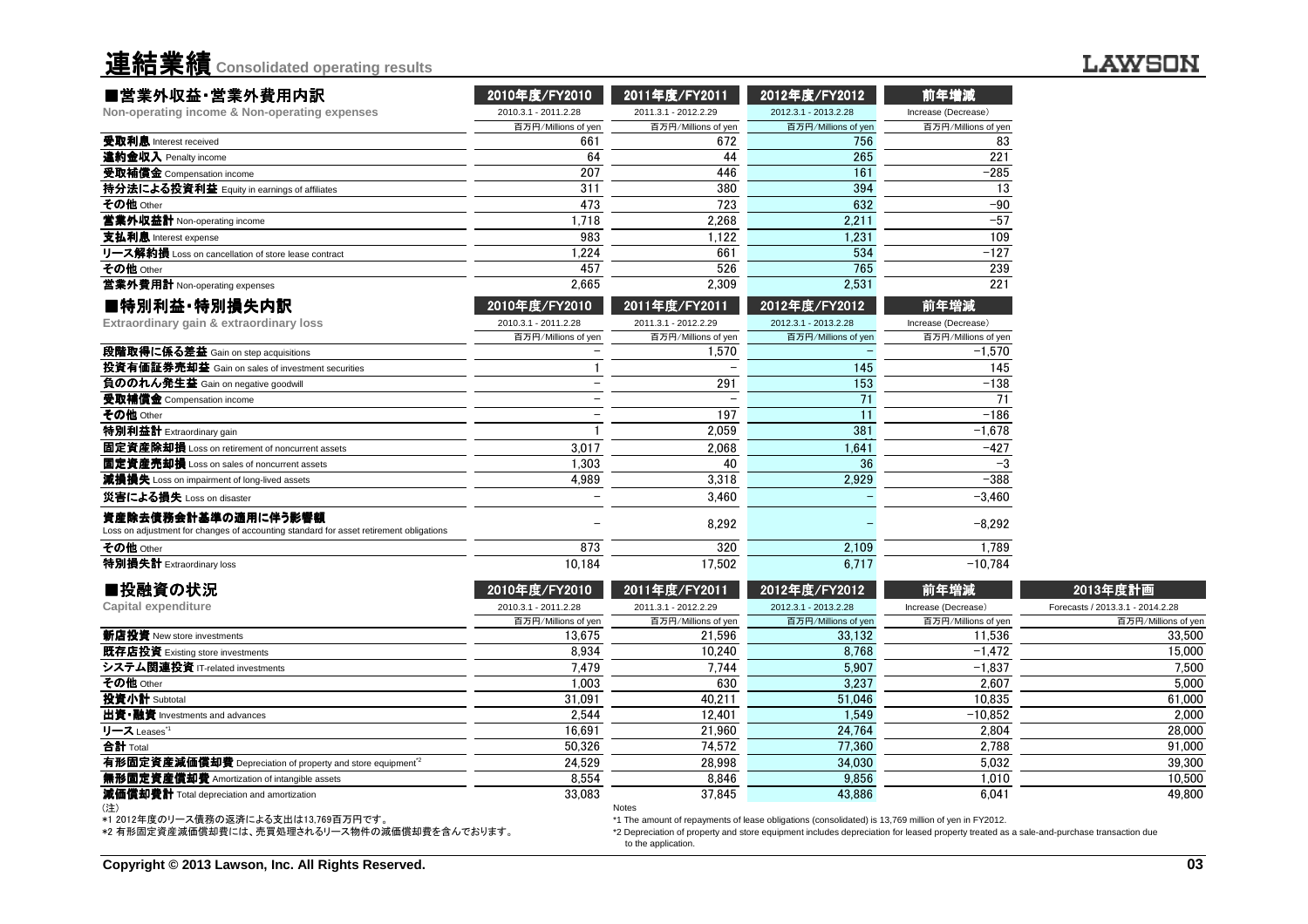### 連結業績 **Consolidated operating results**

#### **LAWSON**

#### ■<mark>連結貸借対照表 Consolidated balance sheet</mark>

|                                                                            | 2010年度<br>(2011年2月28日現在) | 2011年度<br>(2012年2月29日現在) | 2012年度<br>(2013年2月28日現在) | 2011年度末からの増減                       |
|----------------------------------------------------------------------------|--------------------------|--------------------------|--------------------------|------------------------------------|
|                                                                            | FY2010 (As of 2011.2.28) | FY2011 (As of 2012.2.29) | FY2012 (As of 2013.2.28) | Increase (Decrease) from 2012.2.29 |
| [資産の部 Assets ]                                                             | 百万円/Millions of yen      | 百万円/Millions of yen      | 百万円/Millions of yen      | 百万円/Millions of yen                |
| 流動資産 Current assets                                                        | 145,009                  | 160.157                  | 180.296                  | 20.138                             |
| 現金及び預金 Cash and deposits                                                   | 74.816                   | 79.074                   | 84.770                   | 5.695                              |
| 加盟店貸勘定 Accounts receivable - due from franchised stores                    | 16,159                   | 19,521                   | 25.374                   | 5,852                              |
| 商品 Merchandise inventories                                                 | 7,011                    | 8,075                    | 8.963                    | 887                                |
| 前払費用 Prepaid expenses                                                      | 7.424                    | 8.110                    | 8.793                    | 682                                |
| 未収入金 Accounts receivable - other                                           | 29,285                   | 32,645                   | 46,008                   | 13,363                             |
| 繰延税金資産 Deferred tax assets                                                 | 4.943                    | 4.800                    | 4.656                    | $-143$                             |
| その他 Other                                                                  | 5,466                    | 8,079                    | 3,011                    | $-5,068$                           |
| 貸倒引当金 Allowance for doubtful accounts                                      | $-97$                    | $-149$                   | $-1,281$                 | $-1,131$                           |
| 固定資産 Noncurrent assets                                                     | 331,026                  | 371,295                  | 399,513                  | 28,217                             |
| 有形固定資産 Property, plant and equipment                                       | 158.833                  | 183.835                  | 209.138                  | 25,303                             |
| ・建物及び構築物 Buildings and structures                                          | 96,401                   | 107,061                  | 118,372                  | 11,310                             |
| ・車両運搬具及び工具器具備品 Vehicles, tools, furniture and fixtures                     | 13.241                   | 14.013                   | 14.761                   | 748                                |
| ・リース資産 Lease assets                                                        | 41,934                   | 54,137                   | 65,799                   | 11,662                             |
| •その他 Other                                                                 | 7,255                    | 8,622                    | 10.205                   | 1,583                              |
| 無形固定資産 Intangible assets                                                   | 36.096                   | 38.977                   | 34.089                   | $-4,888$                           |
| 投資その他の資産 Investments and other assets                                      | 136.096                  | 148.483                  | 156.285                  | 7.801                              |
| •長期貸付金 Long-term loans receivable                                          | 31.825                   | 32,138                   | 34.580                   | 2.441                              |
| ・差入保証金 Guarantee deposits                                                  | 81.654                   | 83.665                   | 86.109                   | 2,443                              |
| •繰延税金資産 Deferred tax assets                                                | 13,253                   | 16,870                   | 16,215                   | $-654$                             |
| •その他 Other                                                                 | 25,410                   | 31,659                   | 20,596                   | $-11,063$                          |
| •貸倒引当金 Allowance for doubtful accounts                                     | $-16.047$                | $-15,851$                | $-1,217$                 | 14,634                             |
| 資産合計 Total Assets                                                          | 476,036                  | 531,453                  | 579,809                  | 48,356                             |
| 有形固定資産の減価償却累計額<br>Accumulated depreciation of property and store equipment | 153,499                  | 180,425                  | 207,651                  | 27,226                             |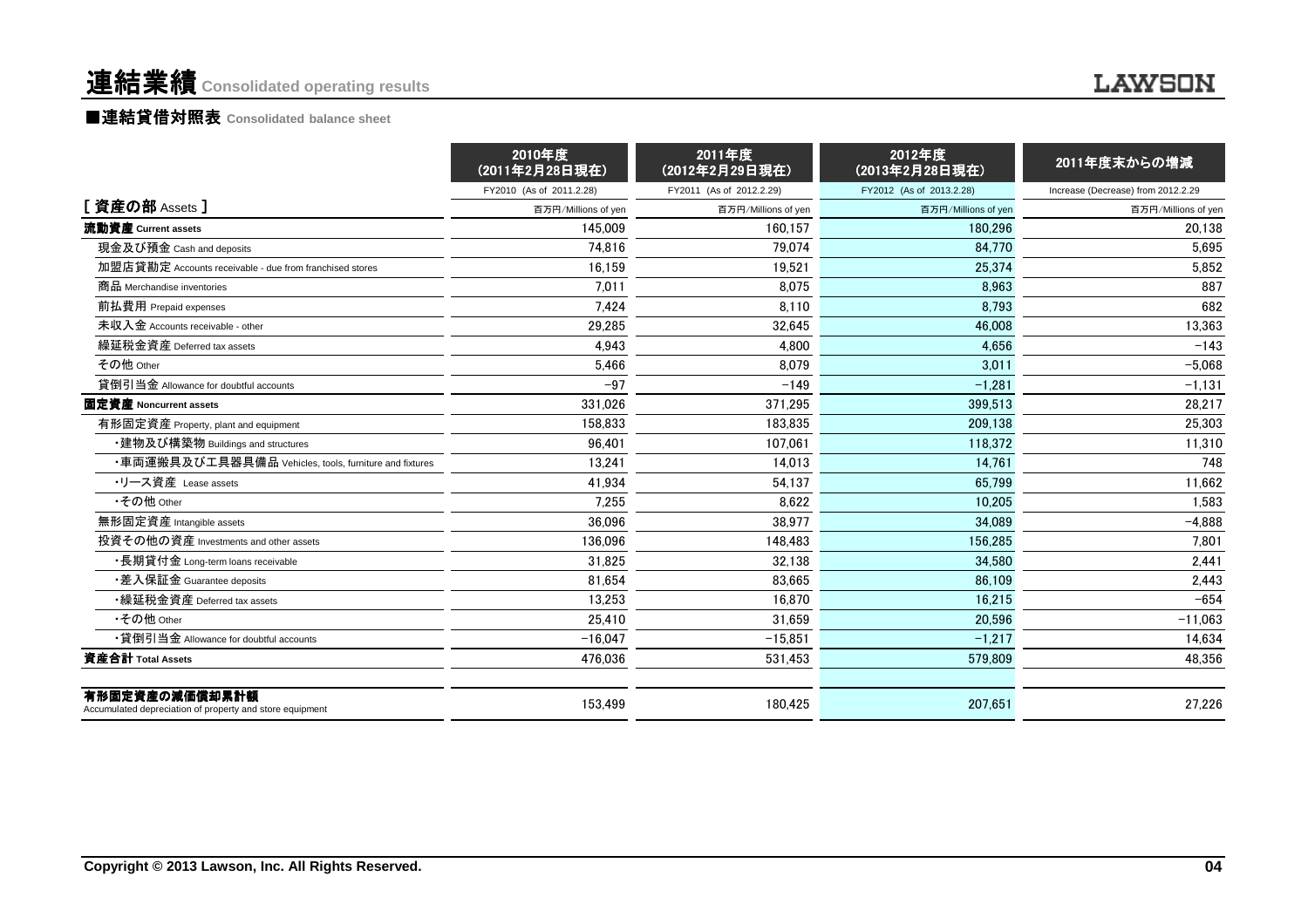#### ■<mark>連結貸借対照表 Consolidated balance sheet</mark>

|                                                                                             | 2010年度<br>(2011年2月28日現在) | 2011年度<br>(2012年2月29日現在) | 2012年度<br>(2013年2月28日現在) | 2011年度末からの増減                       |
|---------------------------------------------------------------------------------------------|--------------------------|--------------------------|--------------------------|------------------------------------|
| [負債の部 Liabilities]                                                                          | FY2010 (As of 2011.2.28) | FY2011 (As of 2012.2.29) | FY2012 (As of 2013.2.28) | Increase (Decrease) from 2012.2.29 |
|                                                                                             | 百万円/Millions of yen      | 百万円/Millions of yen      | 百万円/Millions of yen      | 百万円/Millions of yen                |
| 流動負債 Current liabilities                                                                    | 192.595                  | 217,978                  | 239.794                  | 21,815                             |
| 買掛金 Accounts payable - trade                                                                | 81,398                   | 88,262                   | 87,187                   | $-1,074$                           |
| 加盟店借勘定 Accounts payable - due to franchised stores                                          | 1,179                    | 1,390                    | 1,403                    | 13                                 |
| リース債務 Lease obligations                                                                     | 7.953                    | 11.223                   | 14,489                   | 3,265                              |
| 未払金 Accounts payable-other                                                                  | 18,239                   | 17,541                   | 26,105                   | 8,564                              |
| 未払法人税等 Income taxes payable                                                                 | 10,673                   | 15,305                   | 14,474                   | $-830$                             |
| 預り金 Deposits payable                                                                        | 62.340                   | 75,004                   | 87.529                   | 12,524                             |
| 賞与引当金 Provision for bonuses                                                                 | 3.768                    | 3,204                    | 2.544                    | $-660$                             |
| ポイント引当金 Provision for point card certificates                                               | 1,287                    | 701                      | 215                      | $-485$                             |
| その他 Other                                                                                   | 5.753                    | 5.345                    | 5.844                    | 498                                |
| 固定負債 Noncurrent liabilities                                                                 | 74,974                   | 98,812                   | 109,833                  | 11,021                             |
| 長期リース債務 Long-term lease obligations                                                         | 28,253                   | 37,902                   | 47,207                   | 9,304                              |
| 退職給付引当金 Liability for employees' retirement benefits                                        | 7.529                    | 8,745                    | 9,898                    | 1,153                              |
| 役員退職慰労引当金<br>Allowance for retirement benefits to executive officers and corporate auditors | 234                      | 308                      | 332                      | 24                                 |
| 長期預り保証金 Long-term guarantee deposits                                                        | 37,139                   | 35,735                   | 34,804                   | $-930$                             |
| 資産除去債務 Asset retirement obligations                                                         |                          | 15,161                   | 16,682                   | 1,521                              |
| その他 Other                                                                                   | 1,817                    | 960                      | 907                      | $-52$                              |
| 負債合計 Total liabilities                                                                      | 267,570                  | 316,791                  | 349,627                  | 32,836                             |
| [純資産の部 Net assets ]                                                                         |                          |                          |                          |                                    |
| 株主資本 Shareholders' equity                                                                   | 204,117                  | 211,835                  | 225,785                  | 13,950                             |
| 資本金 Common stock                                                                            | 58.506                   | 58.506                   | 58.506                   |                                    |
| 資本剰余金 Capital surplus                                                                       | 47.696                   | 47.707                   | 47.718                   | 11                                 |
| 利益剰余金 Retained earnings                                                                     | 99,608                   | 107,249                  | 121,154                  | 13,904                             |
| 自己株式 Treasury stock                                                                         | $-1,693$                 | $-1,627$                 | $-1,593$                 | 33                                 |
| その他の包括利益累計額 Accumulated other comprehensive income                                          | $-638$                   | $-680$                   | 690                      | 1,370                              |
| その他有価証券評価差額金<br>Net unrealized gain (loss) on available-for-sale securities                 | $-4$                     | $-11$                    | 78                       | 89                                 |
| 土地再評価差額金 Revaluation reserve for land                                                       | $-634$                   | $-567$                   | $-567$                   |                                    |
| 為替換算調整勘定 Foreign currency translation adjustments                                           |                          | $-101$                   | 1,179                    | 1,280                              |
| 新株予約権 Subscription rights to shares                                                         | 405                      | 442                      | 427                      | $-15$                              |
| 少数株主持分 Minority interests                                                                   | 4,581                    | 3,064                    | 3,279                    | 214                                |
| 純資産合計 Net assets                                                                            | 208,466                  | 214,662                  | 230,181                  | 15,519                             |
| 負債純資産合計 Liabilities and net assets                                                          | 476.036                  | 531,453                  | 579,809                  | 48,356                             |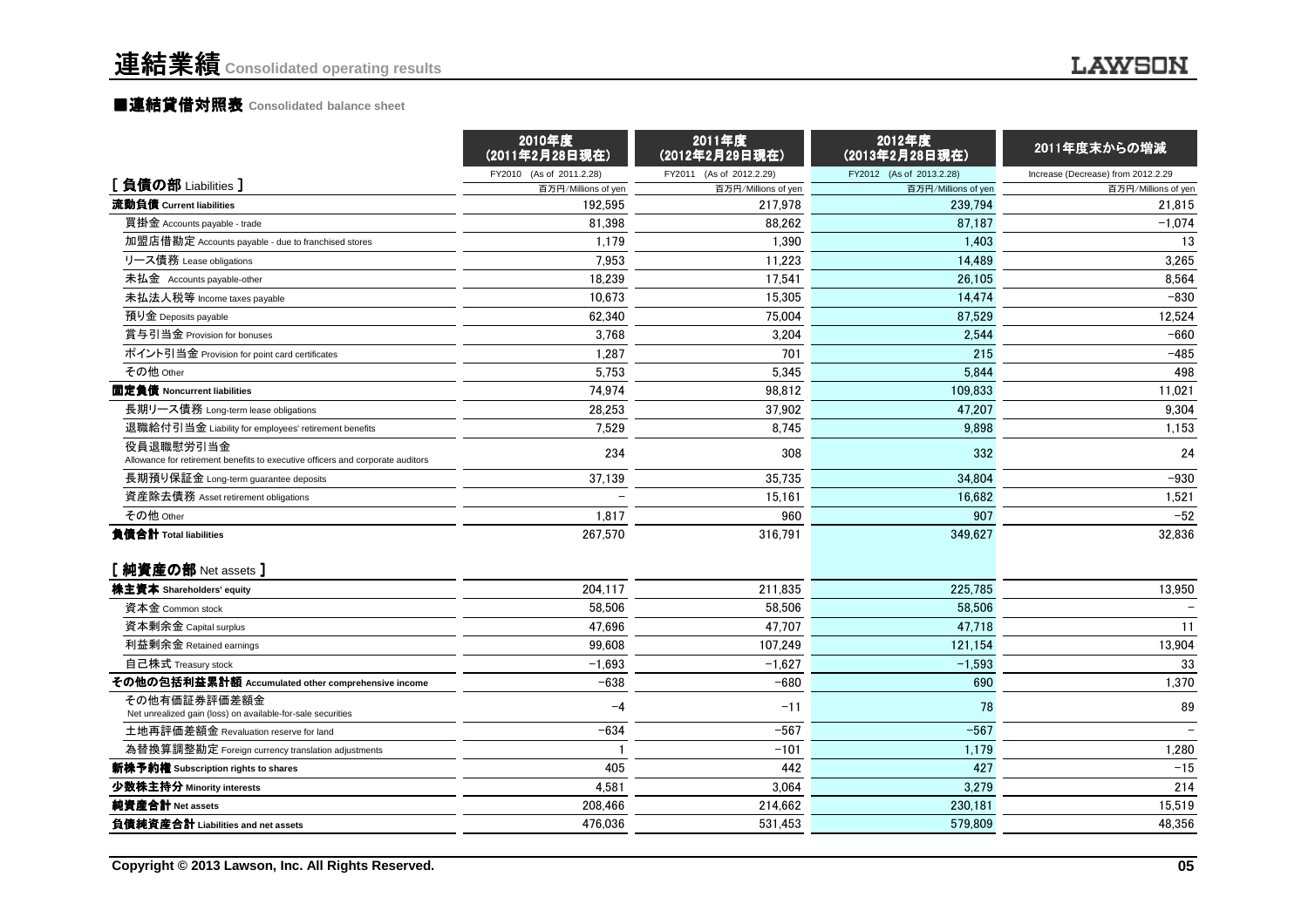#### ■連結キャッシュ・フロー計算書 **Consolidated statement of cash flows**

|                                                                               | 2010年度/FY2010<br>2011年度/FY2011 |                      | 2012年度/FY2012        | 前年増減                |  |
|-------------------------------------------------------------------------------|--------------------------------|----------------------|----------------------|---------------------|--|
| I.営業活動によるキャッシュ・フロー                                                            | 2010.3.1 - 2011.2.28           | 2011.3.1 - 2012.2.29 | 2012.3.1 - 2013.2.28 | Increase (Decrease) |  |
| I.Net cash provided by (used in) operating activities                         | 百万円/Millions of yen            | 百万円/Millions of yen  | 百万円/Millions of yen  | 百万円/Millions of yen |  |
| <b>税金等調整前当期純利益</b> Income before income taxes                                 | 44.411                         | 46.285               | 59.589               | 13.303              |  |
| 減価償却費 Depreciation and amortization                                           | 33,083                         | 37,845               | 43,886               | 6,040               |  |
| 減損損失 Impairment loss                                                          | 4.989                          | 3.318                | 2.929                | $-388$              |  |
| 売上債権の増減額(マイナスは増加)<br>Decrease (increase) in notes and accounts receivable     | 4,631                          | $-1,348$             | $-5,781$             | $-4,432$            |  |
| 仕入債務の増減額(マイナスは減少)<br>Increase (decrease) in notes and accounts payable        | 5,248                          | 3,053                | $-1,203$             | $-4,257$            |  |
| 未払金の増減額(マイナスは減少) Increase (decrease) in accounts payable - other              | $-5.126$                       | $-1.341$             | 8.592                | 9.933               |  |
| 預り金の増減額(マイナスは減少) Increase (decrease) in deposits payable                      | $-3.560$                       | 12,656               | 12,524               | $-132$              |  |
| その他の資産・負債の増減額 Other - net                                                     | $-1.927$                       | $-5.529$             | 883                  | 6,413               |  |
| 災害損失の支払額 Payments for loss on disaster                                        |                                | $-3.372$             |                      | 3.372               |  |
| 法人税等の支払額 Income taxes paid                                                    | $-15,676$                      | $-18,405$            | $-26,224$            | $-7,819$            |  |
| その他の増減額 Other - net                                                           | 6,136                          | 13,196               | $-10,005$            | $-23,201$           |  |
| 営業活動によるキャッシュ・フロー Net cash provided by (used in) operating activities          | 72,210                         | 86,356               | 85,188               | $-1,168$            |  |
| Ⅱ.投資活動によるキャッシュ・フロー<br>II. Net cash provided by (used in) investing activities |                                |                      |                      |                     |  |
| 定期預金の預入による支出 Payments into time deposits                                      | $-26,304$                      | $-20.404$            | $-23,900$            | $-3.495$            |  |
| 定期預金の払戻による収入 Proceeds from withdrawal of time deposits                        | 25.374                         | 20.104               | 22,300               | 2.196               |  |
| 関係会社株式の取得による支出 Increase in advances to associated company                     | $-650$                         | $-6.335$             | $-1.327$             | 5.008               |  |
| 有形固定資産の取得による支出 Purchase of property, plant and equipment                      | $-22,883$                      | $-28,866$            | $-37,263$            | $-8,396$            |  |
| 無形固定資産の取得による支出 Purchase of intangible assets                                  | $-7,511$                       | $-7,449$             | $-5,658$             | 1,790               |  |
| 差入保証金の増減額(純額) Increase(decrease) in lease deposit - net                       | 2,299                          | $-1.932$             | $-2.429$             | $-497$              |  |
| その他 Other - net                                                               | $-846$                         | $-8,028$             | $-5.916$             | 2,111               |  |
| 投資活動によるキャッシュ・フロー Net cash provided by (used in) investing activities          | $-30,522$                      | $-52,912$            | $-54,196$            | $-1,283$            |  |
| Ⅲ.財務活動によるキャッシュ・フロー                                                            |                                |                      |                      |                     |  |
| III. Net cash provided by (used in) financing activities                      |                                |                      |                      |                     |  |
| 短期借入金の純増減額 Net increase (decrease) in short-term loans payable                |                                |                      | 1,431                | 1,431               |  |
| リース債務の返済による支出 Repayments of lease obligations                                 | $-8.785$                       | $-10,382$            | $-13,769$            | $-3,386$            |  |
| 配当金の支払額 Cash dividends paid                                                   | $-16.422$                      | $-17,177$            | $-19,278$            | $-2,101$            |  |
| その他 Other - net                                                               | $-3,591$                       | 14                   | $-363$               | $-378$              |  |
| 財務活動によるキャッシュ・フロー Net cash provided by (used in) financing activities          | -28,798                        | $-27,544$            | $-31,979$            | $-4,434$            |  |
| IV.現金及び現金同等物の期末残高<br>IV. Cash and cash equivalents at end of period           | 67.712                         | 73.670               | 72,766               | $-903$              |  |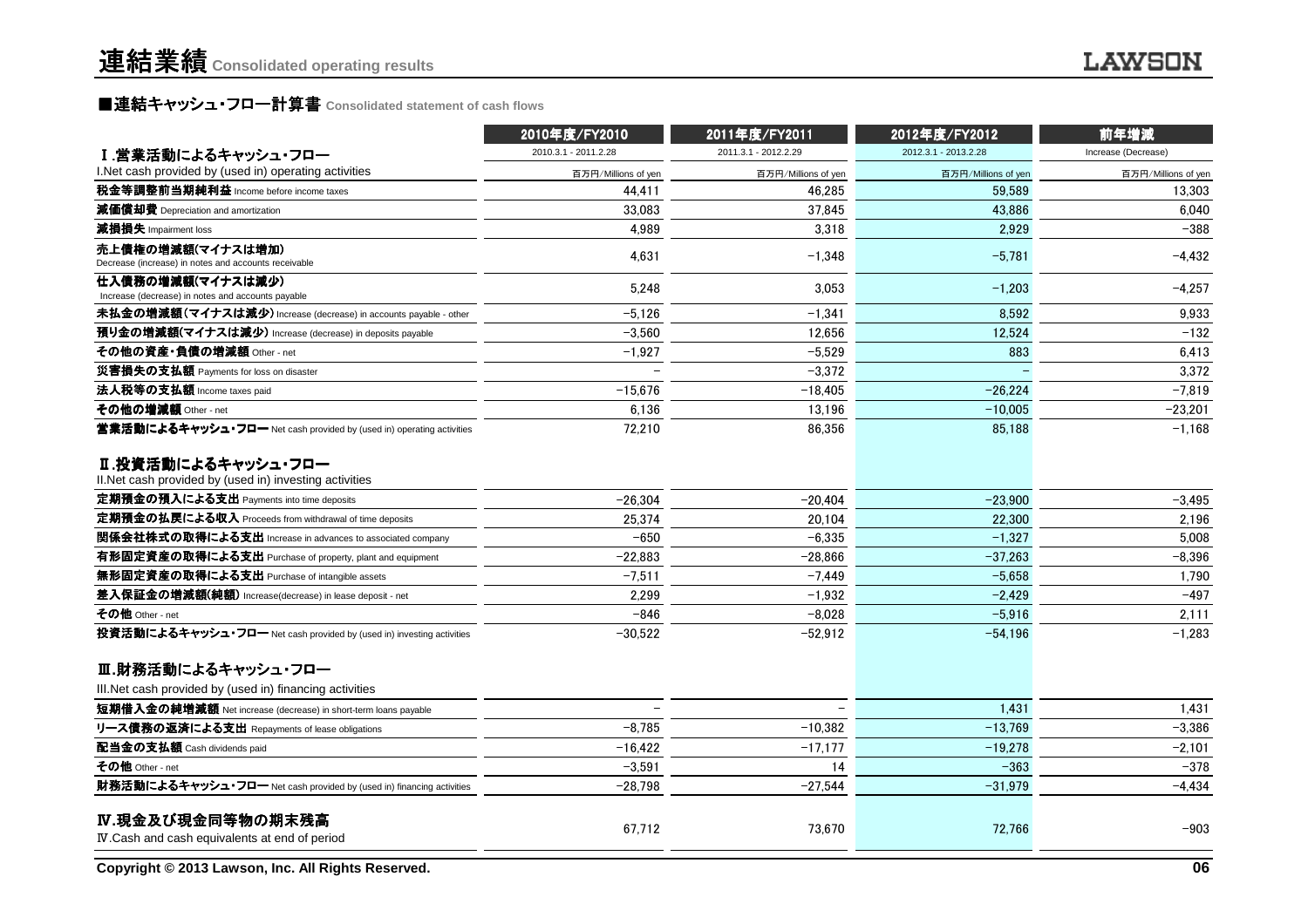#### **■関係会社の状況 Subsidiaries and equity method affiliates**

| 1.連結子会社                        |                                                                            | (株)九九プラス               |                     | 上海華聯羅森有限公司                           |                                                                                            |                     | 重慶羅森便利店有限公司            |                                                                                             |                     |
|--------------------------------|----------------------------------------------------------------------------|------------------------|---------------------|--------------------------------------|--------------------------------------------------------------------------------------------|---------------------|------------------------|---------------------------------------------------------------------------------------------|---------------------|
| 1. Consolidated subsidiary     |                                                                            | Ninety-nine Plus, Inc. |                     |                                      | Shanghai Hualian Lawson, Inc.                                                              |                     | Chongqing Lawson, Inc. |                                                                                             |                     |
| 設立日 Date of establishment      |                                                                            | 2000年10月 2000.10       |                     |                                      | 1996年2月 1996.2                                                                             |                     |                        | 2010年4月 2010.4                                                                              |                     |
| 決算月 Fiscal year end            |                                                                            | $2$ 月 February         |                     |                                      | $12$ 月 December                                                                            |                     |                        | $12月$ December                                                                              |                     |
| 出資比率 Lawson's share            |                                                                            | 100.0%                 |                     |                                      | 85.0%                                                                                      |                     |                        | 100.0%                                                                                      |                     |
| 事業内容 Business activities       | 生鮮食品コンビニエンスストア事業<br>Operation of a chain of fresh foods convenience stores |                        |                     |                                      | 中国上海市におけるコンビニエンスストア事業<br>LAWSON's chain-store development and operation in Shanghai, China |                     |                        | 中国重慶市におけるコンビニエンスストア事業<br>LAWSON's chain-store development and operation in Chongging, China |                     |
| 他出資者 Other shareholders        |                                                                            |                        |                     | - 百聯集団有限公司 BAILIAN (GROUP) CO., LTD. |                                                                                            | 15.0%               |                        |                                                                                             |                     |
|                                | 2011.2                                                                     | 2012.2                 | 2013.2              | 2010.12                              | 2011.12                                                                                    | 2012.12             | 2010.12                | 2011.12                                                                                     | 2012.12             |
|                                |                                                                            |                        | 百万円/Millions of yen |                                      |                                                                                            | 百万円/Millions of yen |                        |                                                                                             | 百万円/Millions of yen |
| チェーン全店売上高 Total net sales      | 180.027                                                                    | 196.375                | 201.207             |                                      | 1.073                                                                                      | 1.159               | 29                     | 255                                                                                         | 958                 |
| 営業総収入 Total operating revenues | 142.227                                                                    | 141.801                | 131.869             | 5.402                                | 4.917                                                                                      | 903                 | 30                     | 257                                                                                         | 976                 |
| 営業利益 Operating profit          | 1.771                                                                      | 1.883                  | 2.085               | 14                                   | $-283$                                                                                     | $-574$              | $-47$                  | $-242$                                                                                      | $-671$              |
| 経常利益 Recurring profit          | 1.610                                                                      | 1.841                  | 1.864               | 39                                   | $-278$                                                                                     | $-691$              | $-59$                  | $-249$                                                                                      | $-663$              |
| 当期純利益 Net profit               | $-840$                                                                     | $-747$                 | 556                 | 25                                   | $-443$                                                                                     | $-2.034$            | $-59$                  | $-248$                                                                                      | $-775$              |

|                                | 大連羅森便利店有限公司                                                                               |                 |                     |  |  |  |  |  |
|--------------------------------|-------------------------------------------------------------------------------------------|-----------------|---------------------|--|--|--|--|--|
|                                | Dalian Lawson, Inc.                                                                       |                 |                     |  |  |  |  |  |
| 設立日 Date of establishment      | 2011年9月 2011.9                                                                            |                 |                     |  |  |  |  |  |
| 決算月 Fiscal year end            |                                                                                           | $12$ 月 December |                     |  |  |  |  |  |
| 出資比率 Lawson's share            |                                                                                           | 95.0%           |                     |  |  |  |  |  |
| 事業内容 Business activities       | 中国大連市におけるコンビニエンスストア事業<br>LAWSON's chain-store development and operation in Dailian, China |                 |                     |  |  |  |  |  |
| 他出資者 Other shareholders        | 大連亜恵快餐有限公司 ACASYA. INC.                                                                   |                 | 5.0%                |  |  |  |  |  |
|                                | 2010.12                                                                                   | 2011.12         | 2012.12             |  |  |  |  |  |
|                                |                                                                                           |                 | 百万円/Millions of yen |  |  |  |  |  |
| チェーン全店売上高 Total net sales      |                                                                                           | 4               | 175                 |  |  |  |  |  |
| 當業総収入 Total operating revenues |                                                                                           | 4               | 175                 |  |  |  |  |  |
| 営業利益 Operating profit          |                                                                                           | $-20$           | $-163$              |  |  |  |  |  |
| 経常利益 Recurring profit          |                                                                                           | $-26$           | $-179$              |  |  |  |  |  |
| 当期純利益 Net profit               |                                                                                           | $-27$           | $-196$              |  |  |  |  |  |

(注)

上海華聯羅森有限公司は、2011年10月より当社の連結子会社になっております。 なお、2011年9月までは持分法適用会社でした。

Note

 Shanghai Hualian Lawson, Inc. has been a consolidated subsidiary of the company since October 2011. Prior to October 2011, it was an equity method company.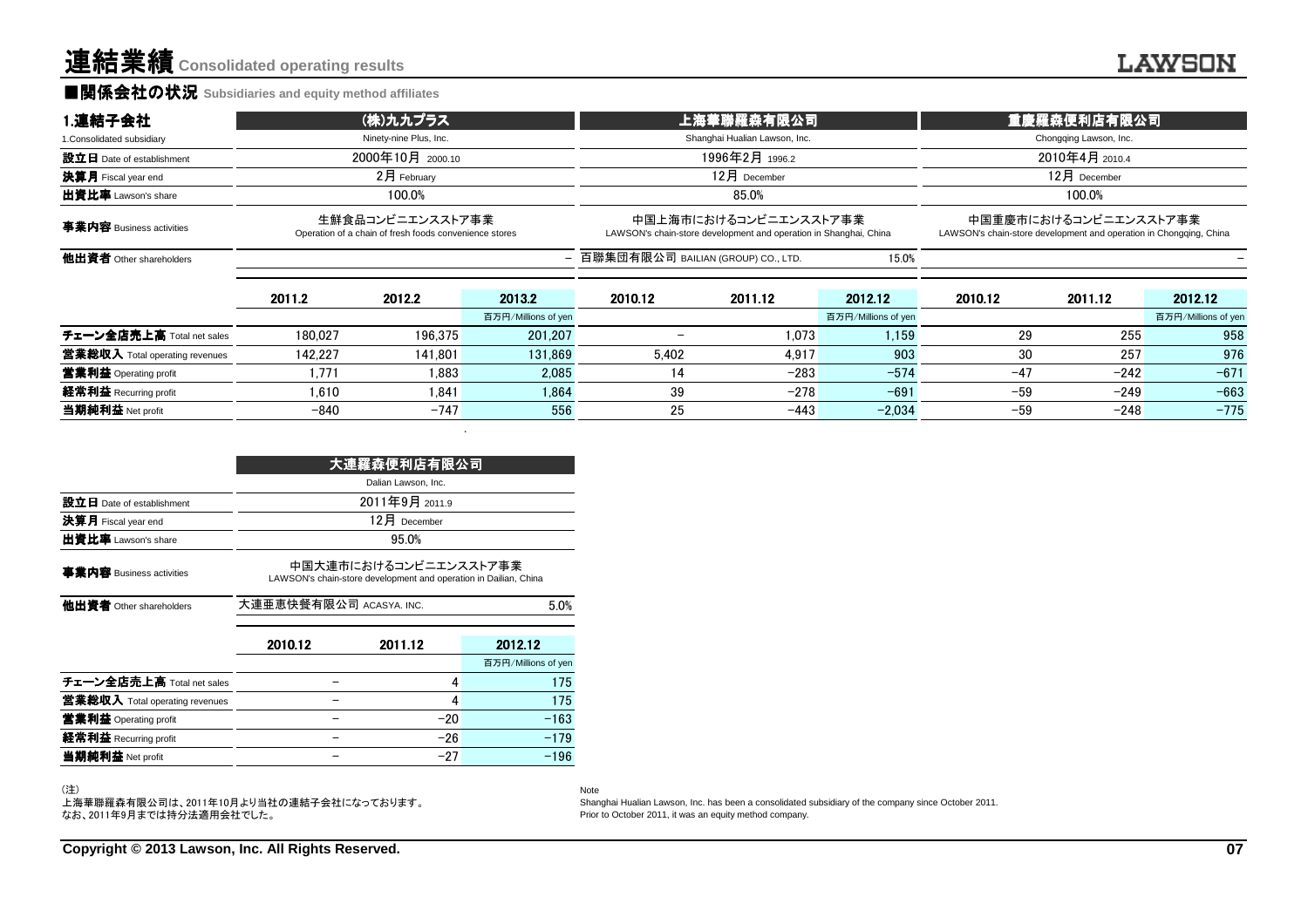|                                  | Lawson Asia Pacific Holdings Pte. Ltd. |                                                                       |                     |                                                   | 羅森(中国)投資有限公司                  |                     |                                                                         | (株)ベストプラクティス        |                     |
|----------------------------------|----------------------------------------|-----------------------------------------------------------------------|---------------------|---------------------------------------------------|-------------------------------|---------------------|-------------------------------------------------------------------------|---------------------|---------------------|
|                                  |                                        |                                                                       |                     |                                                   | Lawson (China) Holdings, Inc. |                     |                                                                         | BestPractice, Inc.  |                     |
| 設立日 Date of establishment        |                                        | 2011年5月 2011.5                                                        |                     | 2012年5月 2012.5                                    |                               |                     | 2004年3月 2004.3                                                          |                     |                     |
| 決算月 Fiscal year end              | $2月$ February                          |                                                                       |                     |                                                   | $12$ 月 December               |                     | $2月$ February                                                           |                     |                     |
| 出資比率 Lawson's share              | 100.0%                                 |                                                                       |                     |                                                   | 100.0%                        |                     |                                                                         | 100.0%              |                     |
| 事業内容 Business activities         |                                        | アジア・オセアニア地域事業会社統括<br>Supervising store operations of Asia and Oceania |                     | 中国事業会社統括<br>Supervising store operations of China |                               |                     | 店舗の経営の実態調査・分析業務<br>On-site inspections and analysis of store management |                     |                     |
| 他出資者 Composition of shareholders |                                        |                                                                       |                     |                                                   |                               |                     |                                                                         |                     |                     |
|                                  | 2011.2                                 | 2012.2                                                                | 2013.2              | 2010.12                                           | 2011.12                       | 2012.12             | 2011.2                                                                  | 2012.2              | 2013.2              |
|                                  |                                        |                                                                       | 百万円/Millions of yen |                                                   |                               | 百万円/Millions of yen |                                                                         |                     | 百万円/Millions of yen |
| 営業総収入 Total operating revenues   | -                                      | $\qquad \qquad -$                                                     |                     |                                                   | -                             | 2,131               | 1.131                                                                   | 898                 | 1,061               |
| 営業利益 Operating profit            | -                                      | $-2$                                                                  | $-9$                | $\overline{\phantom{m}}$                          |                               | $-181$              | 235                                                                     | $-14$               | 144                 |
| 経常利益 Recurring profit            | -                                      | 5 <sup>1</sup>                                                        | $-27$               | $\overline{\phantom{a}}$                          | $\overline{\phantom{a}}$      | $-171$              | 235                                                                     | 136                 | 145                 |
| 当期純利益 Net profit                 | -                                      | 5 <sup>1</sup>                                                        | $-27$               | $\overline{\phantom{a}}$                          | $\overline{\phantom{m}}$      | $-171$              | 130                                                                     | 85                  | 76                  |
|                                  |                                        | (株)ローソンHMVエンタテイメント                                                    |                     |                                                   | (株)ローソン・エイティエム・ネットワークス        |                     |                                                                         | (株)スマートキッチン         |                     |
|                                  |                                        | Lawson HMV Entertainment, Inc.                                        |                     |                                                   | Lawson ATM Networks, Inc.     |                     |                                                                         | Smart Kitchen, Inc. |                     |
| 設立日 Date of establishment        |                                        | 1992年7月 1992.7                                                        |                     |                                                   | 2001年5月 2001.5                |                     |                                                                         | 2012年6月 2012.6      |                     |
| 決算月 Fiscal year end              |                                        | 2月 February                                                           |                     |                                                   | 2月 February                   |                     |                                                                         | 2月 February         |                     |
| 出資比率 Lawson's share              |                                        | 100.0%                                                                |                     |                                                   | 76.5%                         |                     |                                                                         | 51.0%               |                     |

|                                  |        | (株)ローソンHMVエンタテイメント                                                                                         |                     |                                             | (株)ローソン・エイティエム・ネットワークス            | (株)スマートキッチン         |                                       |                               |                          |  |
|----------------------------------|--------|------------------------------------------------------------------------------------------------------------|---------------------|---------------------------------------------|-----------------------------------|---------------------|---------------------------------------|-------------------------------|--------------------------|--|
|                                  |        | Lawson HMV Entertainment, Inc.                                                                             |                     |                                             | Lawson ATM Networks, Inc.         |                     |                                       | Smart Kitchen, Inc.           |                          |  |
| 設立日 Date of establishment        |        | 1992年7月 1992.7                                                                                             |                     |                                             | 2001年5月 2001.5                    |                     |                                       | 2012年6月 2012.6                |                          |  |
| 決算月 Fiscal year end              |        | $2$ 月 February                                                                                             |                     |                                             | $2$ 月 February                    |                     | 2月 February                           |                               |                          |  |
| 出資比率 Lawson's share              |        | 100.0%                                                                                                     |                     |                                             | 76.5%                             |                     | 51.0%                                 |                               |                          |  |
| 事業内容 Business activities         |        | チケット販売・情報提供サービス業、音楽・映像ソフトの販売<br>Ticket sales, e-commerce, advertising sales and other marketing activities |                     |                                             | 現金自動預入払出機の運営<br>Operation of ATMs |                     | 食品・食材のEC事業<br>Foods EC business       |                               |                          |  |
| 他出資者 Composition of shareholders |        |                                                                                                            |                     | - 銀行(40行) Bank (40 companies)               |                                   |                     | 23.2% ヤフー株式会社 Yahoo Japan Corporation |                               | 49.0%                    |  |
|                                  |        |                                                                                                            |                     | - セコム株式会社 SECOM Co., ltd.                   |                                   | 0.1%                |                                       |                               |                          |  |
|                                  |        |                                                                                                            |                     | - 沖電気工業株式会社 Oki Electric Industry Co., ltd. |                                   | 0.1%                |                                       |                               | $\overline{\phantom{0}}$ |  |
|                                  |        |                                                                                                            |                     | - 日本通運株式会社 NIPPON EXPRESS Co., ltd.         |                                   | 0.1%                |                                       |                               |                          |  |
|                                  | 2011.2 | 2012.2                                                                                                     | 2013.2              | 2011.2                                      | 2012.2                            | 2013.2              | 2011.2                                | 2012.2                        | 2013.2                   |  |
|                                  |        |                                                                                                            | 百万円/Millions of yen |                                             |                                   | 百万円/Millions of yen |                                       |                               | 百万円/Millions of yen      |  |
| 営業総収入 Total operating revenues   | 9.864  | 25.545                                                                                                     | 45.481              | 20.825                                      | 23.062                            | 23.975              |                                       | -                             | 26                       |  |
| 営業利益 Operating profit            | 1.111  | 1.650                                                                                                      | 2.445               | 3.159                                       | 3.639                             | 4.753               |                                       | -<br>$\overline{\phantom{m}}$ | $-271$                   |  |
| 経常利益 Recurring profit            | 1.125  | 1,678                                                                                                      | 2.436               | 3.016                                       | 3.470                             | 4.587               |                                       | -<br>$\qquad \qquad$          | $-271$                   |  |
| 当期純利益 Net profit                 | 1.870  | 2.073                                                                                                      | 2.450               | 1.788                                       | 1.993                             | 2,712               |                                       | -<br>$\qquad \qquad$          | $-271$                   |  |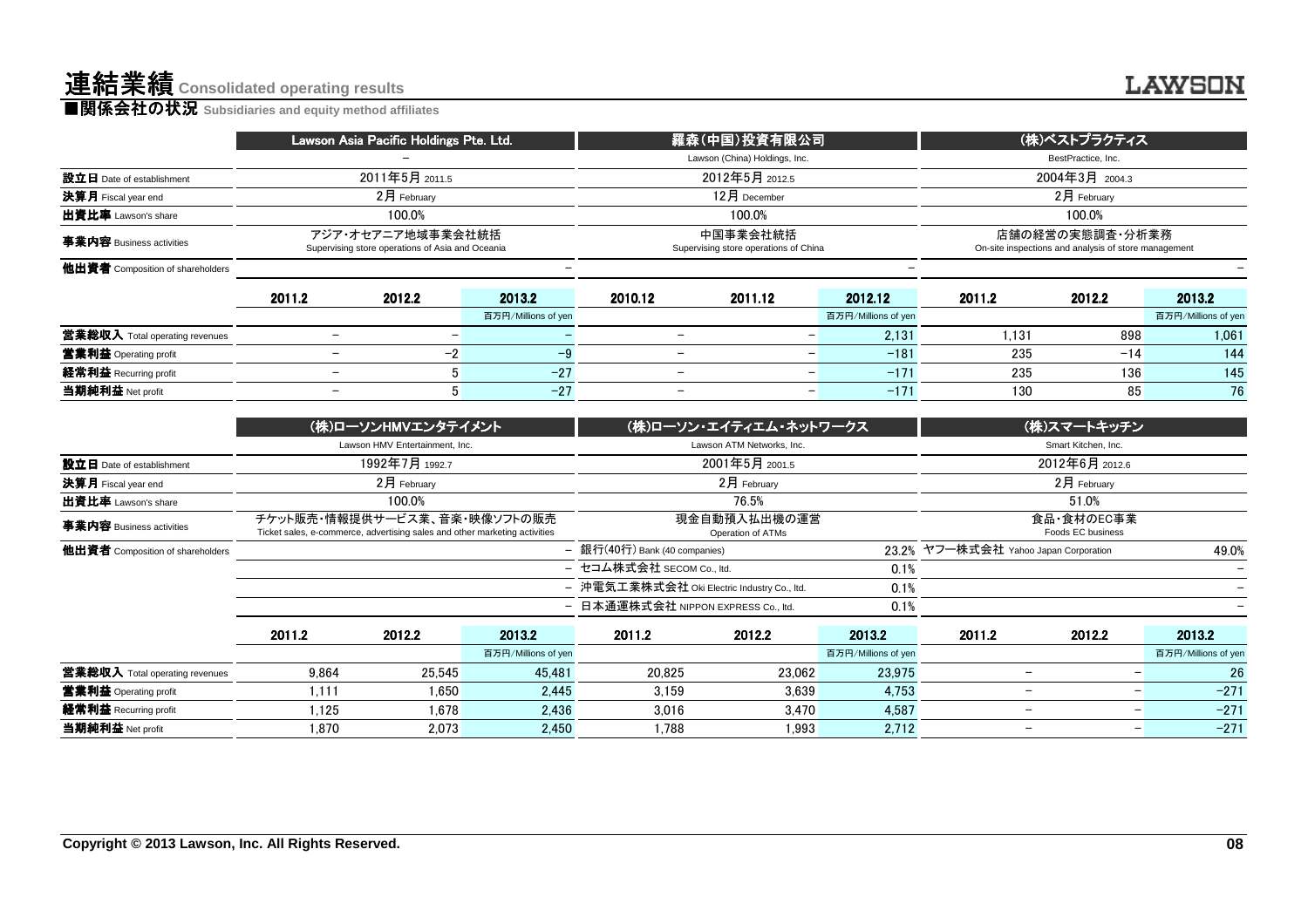|                                  |                                                                             | (株)SCI         |                     |  |  |  |  |  |  |
|----------------------------------|-----------------------------------------------------------------------------|----------------|---------------------|--|--|--|--|--|--|
|                                  |                                                                             | SCI, Inc.      |                     |  |  |  |  |  |  |
| 設立日 Date of establishment        |                                                                             | 2012年7月 2012.7 |                     |  |  |  |  |  |  |
| 決算月 Fiscal year end              |                                                                             | 2月 February    |                     |  |  |  |  |  |  |
| 出資比率 Lawson's share              | 100.0%                                                                      |                |                     |  |  |  |  |  |  |
| 事業内容 Business activities         | SCM機能子会社<br>Serving supply chain management of convenience store businesses |                |                     |  |  |  |  |  |  |
| 他出資者 Composition of shareholders |                                                                             |                |                     |  |  |  |  |  |  |
|                                  | 2011.2                                                                      | 2012.2         | 2013.2              |  |  |  |  |  |  |
|                                  |                                                                             |                | 百万円/Millions of yen |  |  |  |  |  |  |
| 取扱高 Gross sales                  |                                                                             |                | 33.842              |  |  |  |  |  |  |
| 営業利益 Operating profit            |                                                                             |                | 325                 |  |  |  |  |  |  |
| 経常利益 Recurring profit            |                                                                             |                | 325                 |  |  |  |  |  |  |
| 当期純利益 Net profit                 |                                                                             |                | 196                 |  |  |  |  |  |  |

| 2.持分法適用関連会社                           |                          | (株)ローソン沖縄                                                                        |                     | PT MIDI UTAMA INDONESIA Tbk                                                  |              |                     |  |  |
|---------------------------------------|--------------------------|----------------------------------------------------------------------------------|---------------------|------------------------------------------------------------------------------|--------------|---------------------|--|--|
| 2. Equity method affiliates           |                          | Lawson Okinawa, Inc.                                                             |                     |                                                                              |              |                     |  |  |
| 設立日 Date of establishment             |                          | 2009年10月 2009.10                                                                 |                     | 2007年6月 2007.6                                                               |              |                     |  |  |
| 決算月 Fiscal year end                   |                          | 2月 February                                                                      |                     |                                                                              | 12月 December |                     |  |  |
| 出資比率 Lawson's share                   |                          | 49.0%                                                                            |                     |                                                                              | 30.0%        |                     |  |  |
| 事業内容 Business activities              |                          | 沖縄県におけるコンビニエンスストア事業<br>LAWSON's chain-store development and operation in Okinawa |                     | インドネシアにおける小型スーパーマーケット事業<br>Business activities general trading in minimarket |              |                     |  |  |
| 他出資者 Other shareholders               | 株式会社サンエー SAN-A CO., LTD. |                                                                                  |                     | 51.0% PT Amanda Cipta Persada                                                |              | 41.8%               |  |  |
|                                       |                          |                                                                                  |                     | - PT Sumber Alfaria Trijaya Tbk                                              |              | 12.8%               |  |  |
|                                       |                          |                                                                                  |                     | - Rullvanto                                                                  |              | 0.4%                |  |  |
|                                       | 2011.2                   | 2012.2                                                                           | 2013.2              | 2010.12                                                                      | 2011.12      | 2012.12             |  |  |
|                                       |                          |                                                                                  | 百万円/Millions of yen |                                                                              |              | 百万円/Millions of yen |  |  |
| <b>営業総収入</b> Total operating revenues | 3.347                    | 3.658                                                                            | 3.954               |                                                                              | 22.477       | 34.849              |  |  |
| 営業利益 Operating profit                 | 601                      | 779                                                                              | 923                 |                                                                              | 645          | 937                 |  |  |
| 経常利益 Recurring profit                 | 616                      | 782                                                                              | 939                 |                                                                              | 317          | 386                 |  |  |
| 当期純利益 Net profit                      | 611                      | 1.048                                                                            | 798                 | -                                                                            | 275          | 479                 |  |  |

<sup>(</sup>注)

Note ローソンの100%子会社である Lawson Asia Pacific Holdings Pte. Ltd. は PT MIDI UTAMA INDONESIA Tbk の 30%の持分を保有しております。

Lawson Asia Pacific Holdings Pte. Ltd., a wholly-owned subsidiary of Lawson, Inc., owns 30% stake in PT MIDI UTAMA INDONESIA Tbk.

**Copyright © 2013 Lawson, Inc. All Rights Reserved.**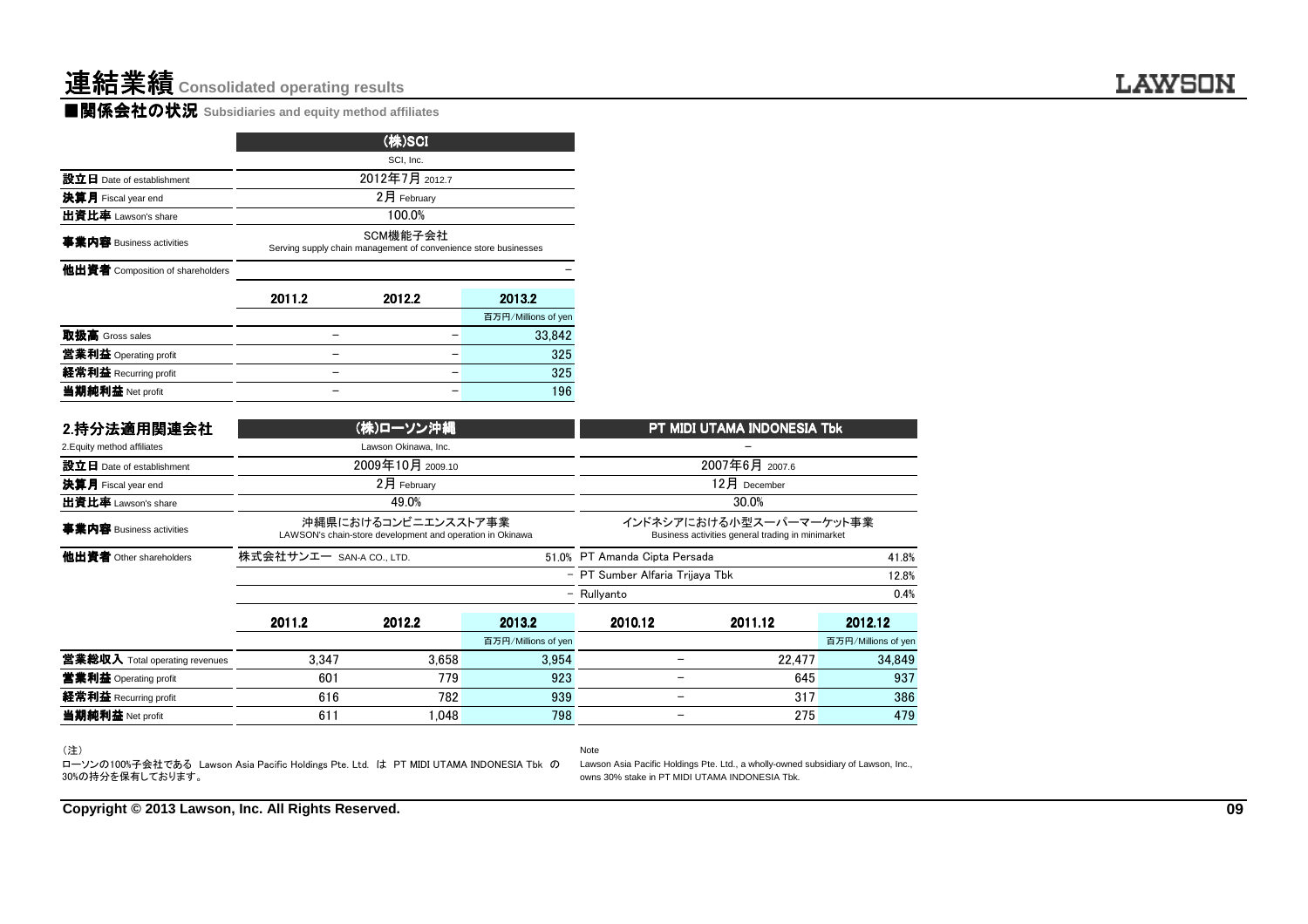### ■国内コンビニエンスストアの店舗数の推移 Number of stores in Japan<sup>\*1</sup>

|                                                 | 2011年度/FY2011        | 2012年度/FY2012        | 2013年度計画/FY2013(Forecast) |
|-------------------------------------------------|----------------------|----------------------|---------------------------|
|                                                 | 2011.3.1 - 2012.2.29 | 2012.3.1 - 2013.2.28 | 2013.3.1 - 2014.2.28      |
| 単体 Non-consolidated                             |                      |                      |                           |
| 開店 Opening (店/Store)                            | 545                  | 860                  | 800                       |
| <b>閉店</b> Closure (店/Store)                     | 256                  | 246                  | 400                       |
| うち置換(-) Re-location(-)                          | 64                   | 61                   | $\overline{\phantom{0}}$  |
| 純増 Net Increase (店/Store)                       | 289                  | 614                  | 400                       |
| 総店舗数 Total number of stores                     | 9,065                | 9,752                | 10,152                    |
| グループ会社 Consolidated subsidiaries and affiliates |                      |                      |                           |
| 開店 Opening (店/Store)                            | 234                  | 93                   | 70                        |
| <b>閉店</b> Closure (店/Store)                     | 60                   | 34                   | 50                        |
| うち置換(-) Re-location(-)                          | —                    |                      |                           |
| 純増 Net Increase (店/Store)                       | 174                  | 59                   | 20                        |
| 総店舗数 Total number of stores                     | 1,392                | 1,378                | 1,398                     |
| グループ計 Total $^{\star 2}$                        |                      |                      |                           |
| 開店 Opening (店/Store)                            | 766                  | 938                  | 870                       |
| <b>閉店</b> Closure (店/Store)                     | 303                  | 265                  | 450                       |
| うち置換(-) Re-location(-)                          | 64                   | 61                   | $\qquad \qquad$           |
| 純増 Net Increase (店/Store)                       | 463                  | 673                  | 420                       |
| 総店舗数 Total number of stores                     | 10,457               | 11,130               | 11,550                    |

(注)

\*1 上記の表の数値は、当社連結グループの運営するコンビニエンスストアの店舗数であり、

(株)九九プラス、(株)ローソン沖縄、(株)ローソン富山の運営する店舗数を含みます。

\*2 「グループ計」の「開店」及び「閉店」の数値は、グループ間での業態変更店舗数を除いています。

Notes

\*1 The number of stores is a total number of stores operated by the consolidated Lawson group

including the number of stores operated by Ninety-nine Plus, Inc., Lawson Okinawa, Inc. and Lawson Toyama, Inc.

\*2 The stores of "opening" and "closure" do not include the number of stores which are

converted into a different format within the Lawson group.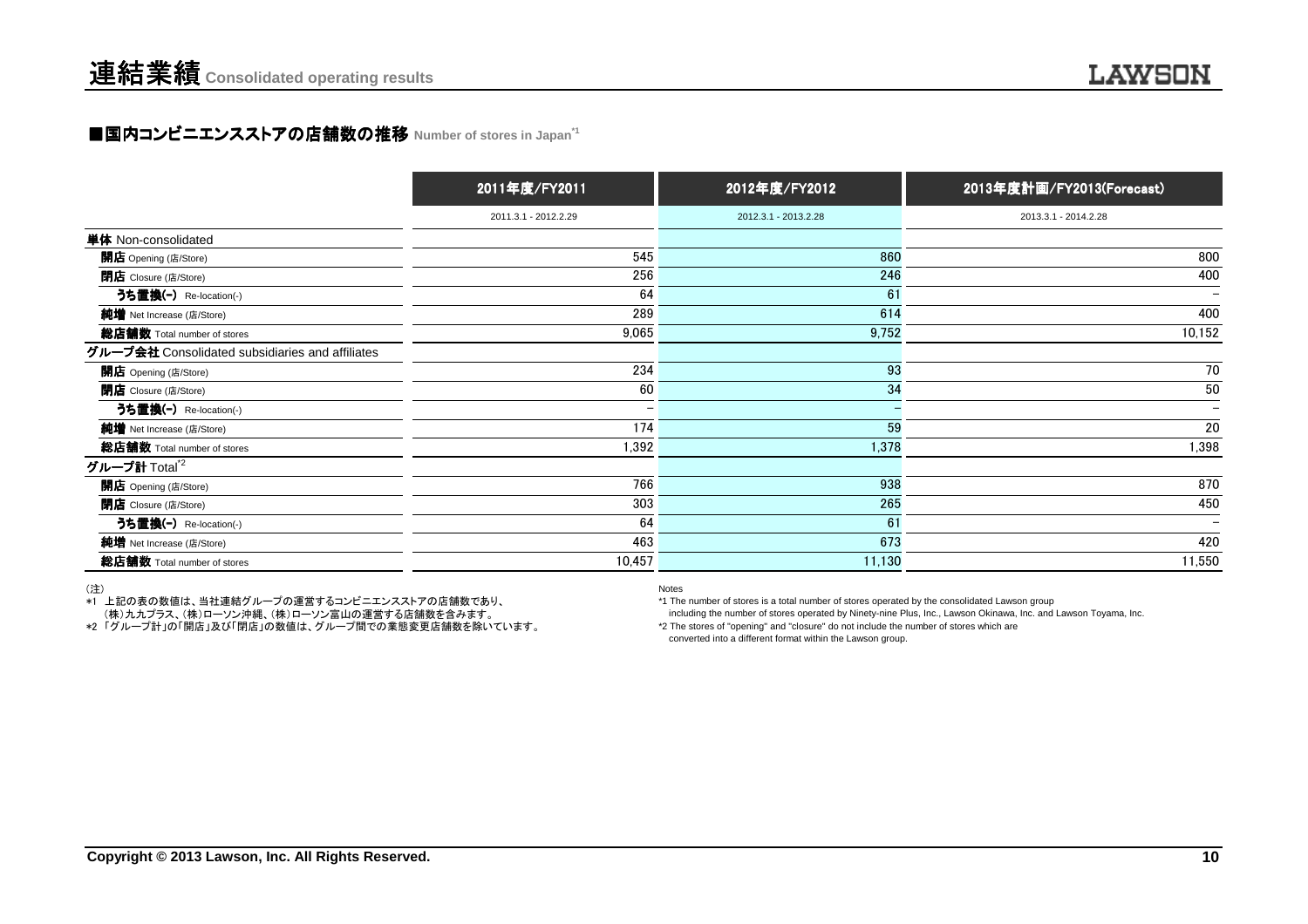### ■国内コンビニエンスストア店舗数 Number of stores in Japan by store type<br> **■国内コンビニエンスストア店舗数** Number of stores in Japan by store type

|                                                     | 2011年2月                  |                          | 2012年2月        |           | 2013年2月           | 期中増加店舗数   |                         |
|-----------------------------------------------------|--------------------------|--------------------------|----------------|-----------|-------------------|-----------|-------------------------|
|                                                     | February, 2011           |                          | February, 2012 |           | February, 2013    |           | Net increase (decrease) |
|                                                     | 店/Store                  | 構成比/Share                | 店/Store        | 構成比/Share | 店/Store           | 構成比/Share | 店/Store                 |
| 【単体】 Non-consolidated                               |                          |                          |                |           |                   |           |                         |
| 直営店 Company-owned stores                            |                          |                          |                |           |                   |           |                         |
| ローソン LAWSON                                         | 129                      | 1.3%                     | 111            | 1.1%      | 106               | 1.0%      | $-5$                    |
| ナチュラルローソン NATURAL LAWSON                            | 55                       | 0.6%                     | 59             | 0.6%      | 41                | 0.4%      | $-18$                   |
| 小計 Subtotal                                         | 184                      | 1.8%                     | 170            | 1.6%      | 147               | 1.3%      | $-23$                   |
| 加盟店 Franchised stores                               |                          |                          |                |           |                   |           |                         |
| Bタイプ Type B                                         | 1,216                    | 12.2%                    | 1,176          | 11.2%     | 1,292             | 11.6%     | 116                     |
| Gタイプ Type G                                         | 2,057                    | 20.6%                    | 2,223          | 21.3%     | 2.236             | 20.1%     | 13                      |
| Cタイプ Type C                                         | 5,284                    | 52.9%                    | 5,455          | 52.2%     | 6,008             | 54.0%     | 553                     |
| ナチュラルローソン NATURAL LAWSON                            | 35                       | 0.4%                     | 41             | 0.4%      | 69                | 0.6%      | 28                      |
| 小計 Subtotal                                         | 8,592                    | 86.0%                    | 8,895          | 85.1%     | 9,605             | 86.3%     | 710                     |
| 単体合計 Total non-consolidated                         | 8,776                    | 87.8%                    | 9,065          | 86.7%     | 9,752             | 87.6%     | 687                     |
| 【連結子会社】 Consolidated                                |                          |                          |                |           |                   |           |                         |
| 九九プラス Ninety-nine plus, Inc.                        |                          |                          |                |           |                   |           |                         |
| 直営店 Company-owned stores                            |                          |                          |                |           |                   |           |                         |
| ローソンストア100 LAWSON STORE100                          | 809                      | 8.1%                     | 816            | 7.8%      | 729               | 6.5%      | $-87$                   |
| 加盟店 Franchised stores                               |                          |                          |                |           |                   |           |                         |
| ローソンストア100 LAWSON STORE100                          | 268                      | 2.7%                     | 356            | 3.4%      | 495               | 4.4%      | 139                     |
| ローソン富山 Lawson Toyama, Inc.                          |                          |                          |                |           |                   |           |                         |
| 直営店 Company-owned stores                            | $\overline{\phantom{m}}$ | $\overline{\phantom{0}}$ | 12             | 0.1%      | $\qquad \qquad -$ |           | $-12$                   |
| 加盟店 Franchised stores                               | $\overline{\phantom{0}}$ |                          | 61             | 0.6%      |                   |           | $-61$                   |
| 子会社合計 Subsidiaries total                            | 1,077                    | 10.8%                    | 1,245          | 11.9%     | 1,224             | 11.0%     | $-21$                   |
| 単体、子会社合計<br>Total non-consolidated and consolidated | 9,853                    | 98.6%                    | 10,310         | 98.6%     | 10,976            | 98.6%     | 666                     |
| 【持分法適用関連会社】Equity method affiliate                  |                          |                          |                |           |                   |           |                         |
| ローソン沖縄 Lawson Okinawa, Inc.                         |                          |                          |                |           |                   |           |                         |
| 直営店 Company-owned stores                            | $\boldsymbol{2}$         | 0.0%                     | $\mathbf 2$    | 0.0%      |                   | 0.0%      | $-1$                    |
| 加盟店 Franchised stores                               | 139                      | 1.4%                     | 145            | 1.4%      | 153               | 1.4%      | 8                       |
| 国内コンビニエンスストアのグループ店舗数合計 Total                        | 9,994                    | 100.0%                   | 10.457         | 100.0%    | 11,130            | 100.0%    | 673                     |
|                                                     |                          |                          |                |           |                   |           |                         |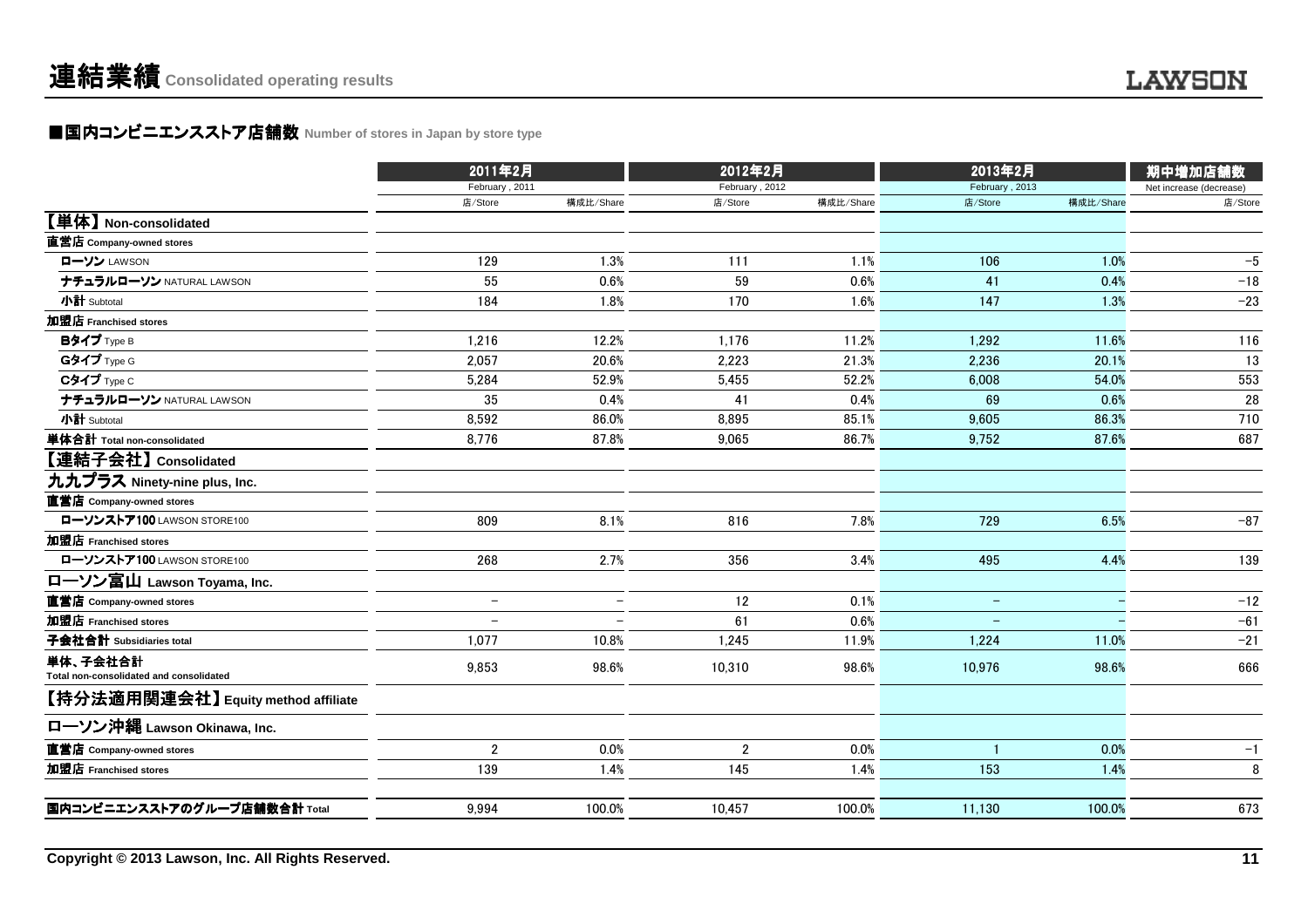## **■海外コンビニエンスストア店舗数**<br>Number of convenience stores abroad

|                                                   | 2011年2月                  | 2012年2月                  | 2013年2月        | 期中増加店舗数                 |
|---------------------------------------------------|--------------------------|--------------------------|----------------|-------------------------|
|                                                   | February, 2011           | February, 2012           | February, 2013 | Net increase (decrease) |
|                                                   | 店/Store                  | 店/Store                  | 店/Store        | 店/Store                 |
| 上海華聯羅森有限公司<br>Shanghai Hualian Lawson, Inc.       | 315                      | 314                      | 305            | $-9$                    |
|                                                   |                          |                          |                |                         |
| 重慶羅森便利店有限公司<br>Chongqing Lawson, Inc.             | 4                        | 38                       | 49             | 11                      |
|                                                   |                          |                          |                |                         |
| 大連羅森便利店有限公司<br>Dalian Lawson, Inc.                | $\overline{\phantom{0}}$ | 3                        | 8              | 5                       |
|                                                   |                          |                          |                |                         |
| PT MIDI UTAMA INDONESIA Tbk                       | $\overline{\phantom{0}}$ | 15                       | 83             | 68                      |
|                                                   |                          |                          |                |                         |
| Lawson USA Hawaii, Inc.                           |                          | $\overline{\phantom{m}}$ | $\overline{2}$ | $\overline{2}$          |
| ■その他セグメントの運営する店舗数<br>Number of other segments     |                          |                          |                |                         |
|                                                   | 2011年2月                  | 2012年2月                  | 2013年2月        | 期中増加店舗数                 |
|                                                   | February, 2011           | February, 2012           | February, 2013 | Net increase (decrease) |
|                                                   | 店/Store                  | 店/Store                  | 店/Store        | 店/Store                 |
| ローソンHMVエンタテイメント<br>Lawson HMV Entertainment, Inc. | 33                       | 39                       | 46             | $\overline{7}$          |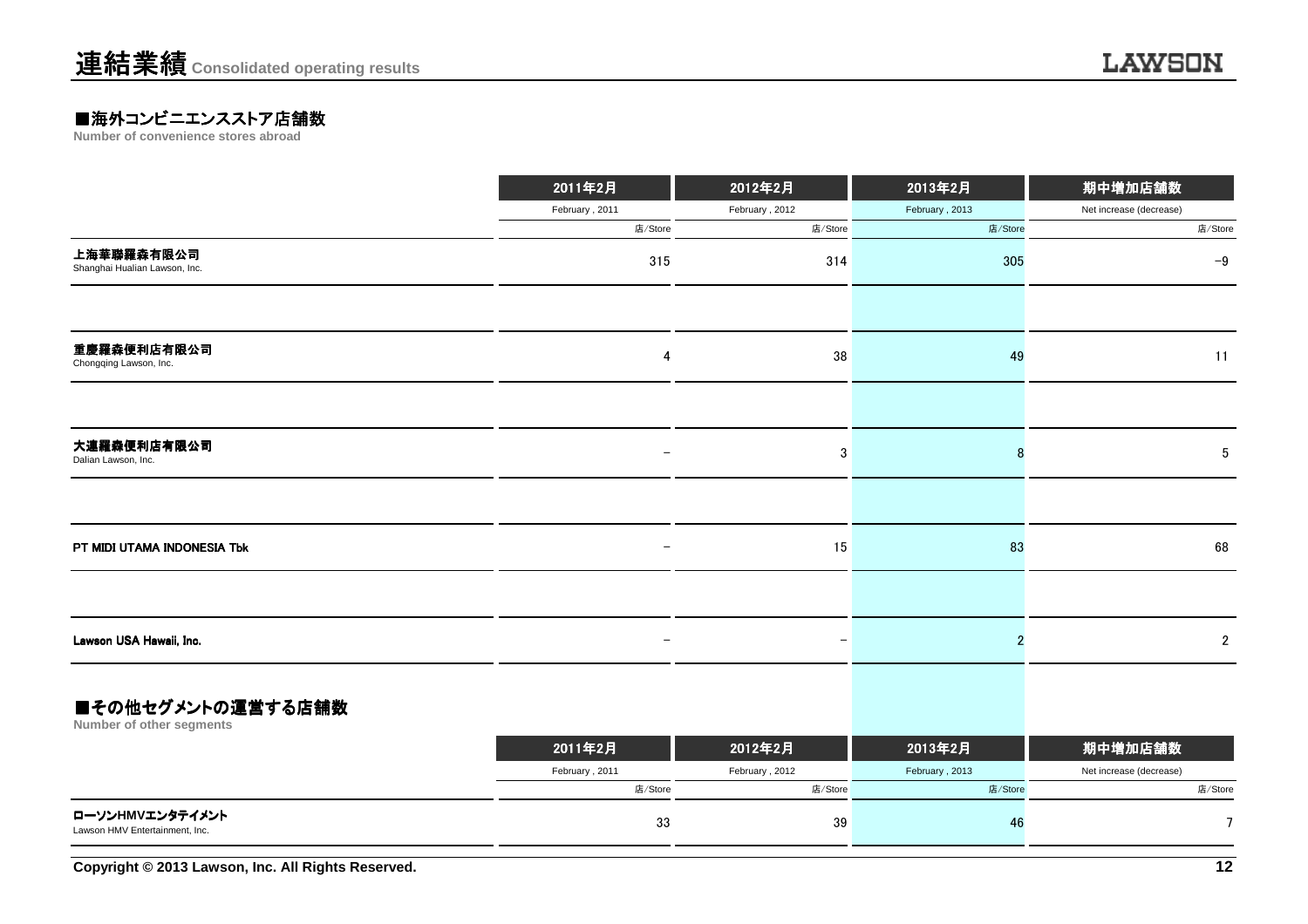#### ■都道府県別店舗分布状況 Number of stores by region and prefecture

|                |                                                                  |         | 2012年2月                    |                 |                  | 2013年2月                                                                                                                   |                  |                  | 期中増加店舗数                    |                          |
|----------------|------------------------------------------------------------------|---------|----------------------------|-----------------|------------------|---------------------------------------------------------------------------------------------------------------------------|------------------|------------------|----------------------------|--------------------------|
|                |                                                                  |         | February, 2012             |                 |                  | February, 2013                                                                                                            |                  |                  | Net increase (decrease)    |                          |
|                |                                                                  | ローソン    | ローソンストア<br>100             | グループ計           | ローソン             | ローソンストア<br>100                                                                                                            | グループ計            | ローソン             | ローソンストア<br>100             | グループ計                    |
|                |                                                                  | LAWSON  | <b>LAWSON STORE</b><br>100 | Total           | <b>LAWSON</b>    | <b>LAWSON STORE</b><br>100                                                                                                | Total            | LAWSON           | <b>LAWSON STORE</b><br>100 | Total                    |
|                |                                                                  | 店/Store | 店/Store                    | 店/Store         | 店/Store          | 店/Store                                                                                                                   | 店/Store          | 店/Store          | 店/Store                    | 店/Store                  |
| 北海道 Hokkaido   | 北海道 Hokkaido                                                     | 550     | $-$                        | 550             | 576              | $\qquad \qquad -$                                                                                                         | 576              | 26               | $\overline{\phantom{0}}$   | 26                       |
| 東北 Tohoku      | 青森 Aomori                                                        | 173     | $\qquad \qquad -$          | 173             | 186              | $\qquad \qquad -$                                                                                                         | 186              | 13               | $-$                        | 13                       |
|                | 岩手 Iwate                                                         | 153     | $\qquad \qquad -$          | 153             | 159              | $\qquad \qquad -$                                                                                                         | 159              | 6                | $\overline{\phantom{m}}$   | $6\phantom{.0}$          |
|                | 宮城 Miyagi                                                        | 164     | 29                         | 193             | 172              | $\overline{28}$                                                                                                           | 200              | 8                | -1                         | $\overline{7}$           |
|                | 秋田 Akita                                                         | 158     | $\overline{\phantom{0}}$   | 158             | 168              | $\overline{\phantom{m}}$                                                                                                  | 168              | 10               | $\overline{\phantom{a}}$   | $10\,$                   |
|                | 山形 Yamagata                                                      | 64      | $\overline{\phantom{0}}$   | 64              | 66               | $\overline{\phantom{m}}$                                                                                                  | 66               | $\boldsymbol{2}$ | $\overline{\phantom{0}}$   | $\sqrt{2}$               |
|                | 福島 Fukushima                                                     | 91      | $-$                        | 91              | 91               | $\overline{\phantom{m}}$                                                                                                  | 91               | $\overline{a}$   | $\overline{\phantom{m}}$   | $\overline{\phantom{0}}$ |
|                | 小計 Subtotal                                                      | 803     | 29                         | 832             | 842              | 28                                                                                                                        | 870              | 39               | $-1$                       | 38                       |
| 関東 Kanto       | 茨城 Ibaraki                                                       | 109     | 8                          | 117             | 116              | 8                                                                                                                         | 124              | $\overline{7}$   | $\overline{\phantom{0}}$   | $\overline{7}$           |
|                | 栃木 Tochigi                                                       | 111     | $\overline{\phantom{a}}$   | 111             | 125              | $\overline{\phantom{m}}$                                                                                                  | 125              | 14               | $\overline{\phantom{m}}$   | 14                       |
|                | 群馬 Gunma                                                         | 71      | $\qquad \qquad -$          | $\overline{71}$ | 80               | $\overline{\phantom{m}}$                                                                                                  | 80               | 9                | $\overline{\phantom{0}}$   | 9                        |
|                | 埼玉 Saitama                                                       | 364     | 61                         | 425             | 397              | 65                                                                                                                        | 462              | 33               | 4                          | 37                       |
|                | 千葉 Chiba                                                         | 307     | 60                         | 367             | 375              | 62                                                                                                                        | 437              | 68               | $\overline{2}$             | 70                       |
|                | 東京 Tokyo                                                         | 992     | 392                        | 1,384           | 1,133            | 416                                                                                                                       | 1,549            | 141              | 24                         | 165                      |
|                | 神奈川 Kanagawa                                                     | 553     | 185                        | 738             | 606              | 193                                                                                                                       | 799              | 53               | 8                          | 61                       |
|                | 小計 Subtotal                                                      | 2,507   | 706                        | 3,213           | 2,832            | 744                                                                                                                       | 3,576            | 325              | 38                         | 363                      |
| 甲信越 Koshinetsu | 新潟 Niigata                                                       | 108     | $-$                        | 108             | 114              | $\overline{\phantom{m}}$                                                                                                  | 114              | $6\phantom{1}6$  | $\overline{\phantom{0}}$   | $6\phantom{1}$           |
|                | 山梨 Yamanashi                                                     | 81      |                            | 81              | 91               | $\qquad \qquad -$                                                                                                         | 91               | 10               | $\overline{\phantom{m}}$   | $10\,$                   |
|                | 長野 Nagano                                                        | 135     | $\qquad \qquad -$          | 135             | $\overline{141}$ | $\qquad \qquad -$                                                                                                         | 141              | $6\phantom{1}6$  | $\qquad \qquad -$          | $\overline{6}$           |
|                | 小計 Subtotal                                                      | 324     | $\qquad \qquad -$          | 324             | 346              | $\overline{\phantom{0}}$                                                                                                  | 346              | $\overline{22}$  | $\overline{\phantom{m}}$   | 22                       |
| 北陸 Hokuriku    | 富山 Toyama                                                        | 182     | $\qquad \qquad -$          | 182             | 191              | $\qquad \qquad -$                                                                                                         | 191              | 9                | $\overline{\phantom{m}}$   | $\overline{9}$           |
|                | 石川 Ishikawa                                                      | 91      | $\qquad \qquad -$          | 91              | 99               |                                                                                                                           | 99               | 8                | $\overline{\phantom{0}}$   | 8                        |
|                | 福井 Fukui                                                         | 101     | $\qquad \qquad -$          | 101             | 102              | $\qquad \qquad -$                                                                                                         | 102              |                  | $\overline{\phantom{m}}$   | $\mathbf{1}$             |
|                | 小計 Subtotal                                                      | 374     | $\overline{\phantom{0}}$   | 374             | 392              |                                                                                                                           | 392              | 18               | $\qquad \qquad -$          | 18                       |
| 東海 Tokai       | 静岡 Shizuoka                                                      | 174     | 16                         | 190             | 189              | 16                                                                                                                        | 205              | 15               | $\overline{\phantom{m}}$   | 15                       |
|                | 愛知 Aichi                                                         | 363     | 129                        | 492             | 378              | 135                                                                                                                       | 513              | 15               | 6                          | 21                       |
|                | 岐阜 Gifu                                                          | 114     | 11                         | 125             | 119              | $\overline{12}$                                                                                                           | $\overline{131}$ | 5                |                            | $6\phantom{.0}$          |
|                | 三重 Mie                                                           | 99      |                            | 99              | 104              |                                                                                                                           | 104              | 5                | $\overline{\phantom{m}}$   | 5                        |
|                | 小計 Subtotal                                                      | 750     | 156                        | 906             | 790              | 163                                                                                                                       | 953              | 40               | $\overline{ }$             | 47                       |
| (注)            | 上記の表の数値は、当社連結グループの運営するコンビニエンスストアの店舗数であり、(株)九九プラス、(株)ローソン富山の運営する店 |         |                            |                 | <b>Note</b>      | The number of stores is a total number of stores operated by the consolidated Lawson group including the number of stores |                  |                  |                            |                          |

舗数を含みます。

 The number of stores is a total number of stores operated by the consolidated Lawson group including the number of storesoperated by Ninety-nine Plus, Inc. and Lawson Toyama, Inc.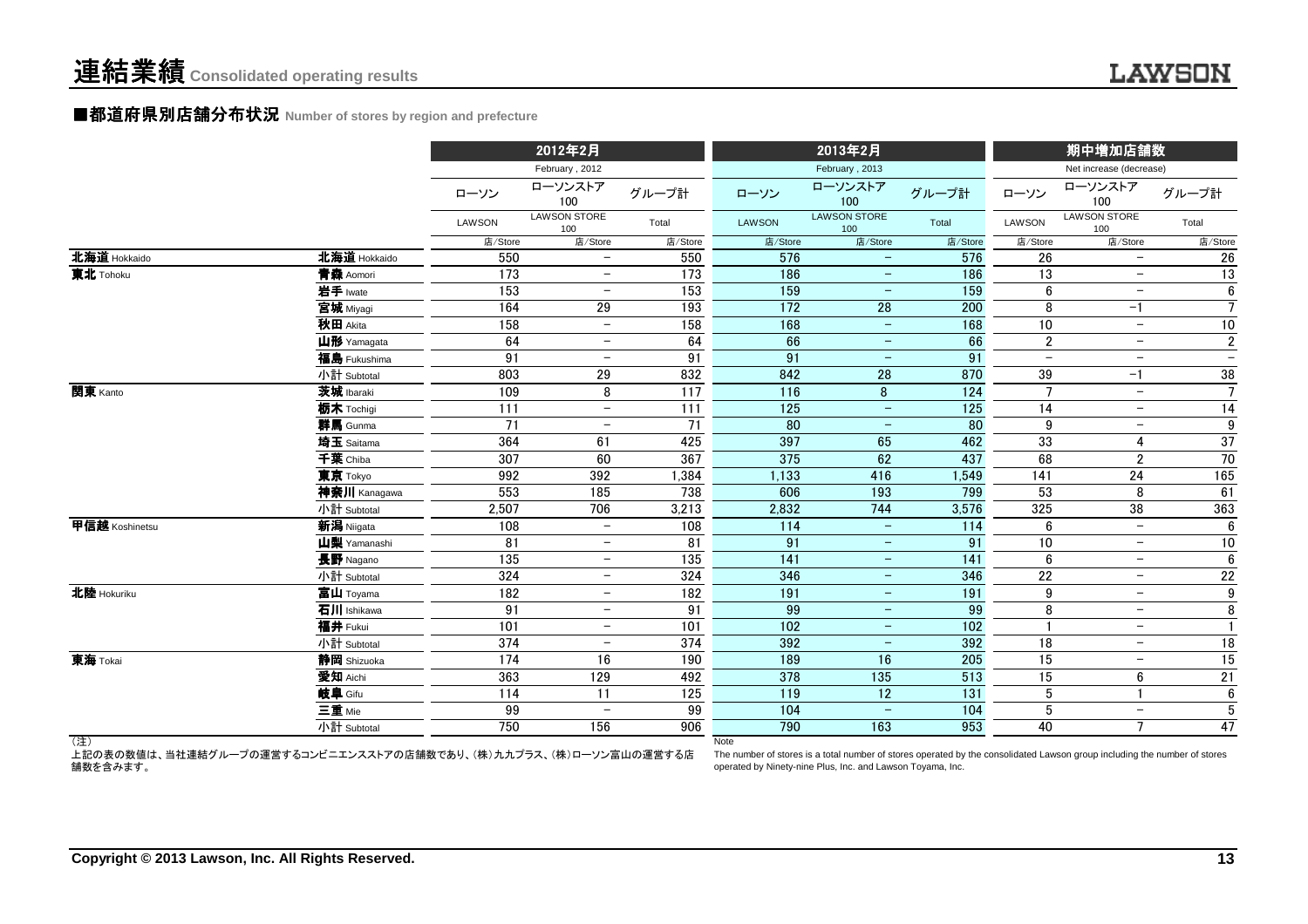#### ■都道府県別店舗分布状況 Number of stores by region and prefecture

|                                                         |                                                      |                  | 2012年2月                          |                  |                   | 2013年2月                          |                  | 期中増加店舗数<br>Net increase (decrease) |                            |                          |
|---------------------------------------------------------|------------------------------------------------------|------------------|----------------------------------|------------------|-------------------|----------------------------------|------------------|------------------------------------|----------------------------|--------------------------|
|                                                         |                                                      | ローソン             | February, 2012<br>ローソンストア<br>100 | グループ計            | ローソン              | February, 2013<br>ローソンストア<br>100 | グループ計            | ローソン                               | ローソンストア<br>100             | グループ計                    |
|                                                         |                                                      | LAWSON           | <b>LAWSON STORE</b><br>100       | Total            | <b>LAWSON</b>     | <b>LAWSON STORE</b><br>100       | Total            | LAWSON                             | <b>LAWSON STORE</b><br>100 | Total                    |
|                                                         |                                                      | 店/Store          | 店/Store                          | 店/Store          | 店/Store           | 店/Store                          | 店/Store          | 店/Store                            | 店/Store                    | 店/Store                  |
| 近畿 Kinki                                                | 滋賀 Shiga                                             | 123              | 5                                | 128              | 128               | $\overline{7}$                   | 135              | $\sqrt{5}$                         | $\sqrt{2}$                 | $\overline{7}$           |
|                                                         | 京都 Kyoto                                             | 216              | 45                               | 261              | 221               | 45                               | 266              | $5\,$                              | $\overline{\phantom{m}}$   | $5\phantom{.0}$          |
|                                                         | 大阪 Osaka                                             | 830              | 155                              | 985              | 848               | 156                              | 1,004            | $\overline{18}$                    |                            | 19                       |
|                                                         | 兵庫 Hyogo                                             | 530              | 42                               | 572              | 550               | 43                               | 593              | $20\,$                             |                            | 21                       |
|                                                         | 奈良 Nara                                              | 95               | 5                                | 100              | 95                | $\overline{5}$                   | 100              |                                    | $\overline{\phantom{0}}$   | $\overline{\phantom{m}}$ |
|                                                         | 和歌山 Wakayama                                         | 112              | 3                                | $\overline{115}$ | $\frac{115}{115}$ | 3                                | 118              | 3                                  |                            | $\mathbf{3}$             |
|                                                         | 小計 Subtotal                                          | 1,906            | 255                              | 2,161            | 1,957             | 259                              | 2,216            | 51                                 | $\overline{4}$             | 55                       |
| 中国 Chugoku                                              | 鳥取 Tottori                                           | 93               | $\overline{\phantom{0}}$         | 93               | 98                | $\equiv$                         | 98               | 5                                  | $\equiv$                   | $\sqrt{5}$               |
|                                                         | 島根 Shimane                                           | 92               | $\qquad \qquad -$                | 92               | 101               | $\overline{\phantom{m}}$         | 101              | 9                                  | $\overline{\phantom{m}}$   | 9                        |
|                                                         | 岡山 Okayama                                           | 122              | $\qquad \qquad -$                | 122              | 131               | $-$                              | 131              | 9                                  | $\overline{\phantom{m}}$   | 9                        |
|                                                         | 広島 Hiroshima                                         | 146              | $-$                              | 146              | 155               | $\overline{\phantom{a}}$         | 155              | $\boldsymbol{9}$                   | $-$                        | 9                        |
|                                                         | $\mathbf{\mathsf{H}}\mathbf{\mathsf{\Pi}}$ Yamaguchi | 112              | $-$                              | 112              | 114               | $\overline{\phantom{m}}$         | 114              | $\overline{2}$                     | $-$                        | $\overline{2}$           |
|                                                         | 小計 Subtotal                                          | 565              | $\qquad \qquad -$                | 565              | 599               | $-$                              | 599              | 34                                 | $-$                        | 34                       |
| 四国 Shikoku                                              | 徳島 Tokushima                                         | 103              | $\qquad \qquad -$                | 103              | 108               | $\overline{\phantom{m}}$         | 108              | $5\,$                              | $\overline{\phantom{m}}$   | $5\phantom{.0}$          |
|                                                         | 香川 Kagawa                                            | 99               | $\qquad \qquad -$                | 99               | 104               | $\qquad \qquad -$                | 104              | $\sqrt{5}$                         | $-$                        | $\overline{5}$           |
|                                                         | 愛媛 Ehime                                             | 160              | $\qquad \qquad -$                | 160              | 168               | $\overline{\phantom{m}}$         | 168              | 8                                  | $\overline{\phantom{m}}$   | $\overline{8}$           |
|                                                         | 高知 Kochi                                             | 60               | $\overline{\phantom{m}}$         | 60               | 64                | $\overline{\phantom{m}}$         | 64               | 4                                  | $\overline{\phantom{m}}$   | $\overline{4}$           |
|                                                         | 小計 Subtotal                                          | 422              | $\overline{\phantom{0}}$         | 422              | 444               | $\overline{\phantom{m}}$         | 444              | 22                                 | $\overline{\phantom{m}}$   | 22                       |
| 九州 Kyushu                                               | 福岡 Fukuoka                                           | 349              | $\overline{26}$                  | 375              | 363               | 30                               | 393              | 14                                 | 4                          | 18                       |
|                                                         | 佐賀 Saga                                              | 63               | $\overline{\phantom{0}}$         | 63               | 65                | $\overline{\phantom{m}}$         | 65               | $\boldsymbol{2}$                   | $\overline{\phantom{0}}$   | $\sqrt{2}$               |
|                                                         | 長崎 Nagasaki                                          | 90               | $\overline{\phantom{0}}$         | 90               | 92                | $\overline{\phantom{m}}$         | 92               | $\sqrt{2}$                         | $\overline{\phantom{m}}$   | $\overline{2}$           |
|                                                         | 熊本 Kumamoto                                          | 98               | $\overline{\phantom{0}}$         | 98               | 103               | $\overline{\phantom{m}}$         | 103              | 5                                  | $\overline{\phantom{m}}$   | $\overline{5}$           |
|                                                         | 大分 Oita                                              | $\frac{143}{ }$  | $\overline{\phantom{0}}$         | $\overline{143}$ | 148               | $\overline{\phantom{m}}$         | $\overline{148}$ | $\sqrt{5}$                         | $\overline{\phantom{m}}$   | $\overline{5}$           |
|                                                         | 宮崎 Miyazaki                                          | 85               | $\overline{\phantom{0}}$         | 85               | 89                | $\overline{\phantom{m}}$         | 89               | 4                                  | $\overline{\phantom{m}}$   | $\overline{4}$           |
|                                                         | 鹿児島 Kagoshima                                        | 109              | $\overline{\phantom{0}}$         | 109              | 114               | $\overline{\phantom{m}}$         | 114              | $5\,$                              | $\overline{\phantom{m}}$   | $5\phantom{.0}$          |
|                                                         | 小計 Subtotal                                          | 937              | 26                               | 963              | 974               | 30                               | 1,004            | $\overline{37}$                    | 4                          | 41                       |
| 合計 Total                                                |                                                      | 9,138            | 1,172                            | 10,310           | 9,752             | 1,224                            | 10,976           | 614                                | 52                         | 666                      |
|                                                         | 沖縄 Okinawa                                           | $\overline{147}$ | $\overline{\phantom{0}}$         | $\overline{147}$ | 154               |                                  | 154              | $\overline{7}$                     | $\overline{\phantom{m}}$   | $\overline{7}$           |
| 国内コンビニエンスストアグループ店舗数計<br>Total number of stores in Japan |                                                      | 9,285            | 1,172                            | 10,457           | 9,906             | 1,224                            | 11,130           | 621                                | 52                         | 673                      |
| (注)                                                     |                                                      |                  |                                  |                  | <b>Note</b>       |                                  |                  |                                    |                            |                          |

(注)

 上記の表の数値は、当社連結グループの運営するコンビニエンスストアの店舗数であり、(株)九九プラス、(株)ローソン沖縄、(株)ローソン富山の運営する店舗数を含みます。

 The number of stores is a total number of stores operated by the consolidated Lawson group including the number of storesoperated by Ninety-nine Plus, Inc., Lawson Okinawa, Inc. and Lawson Toyama, Inc.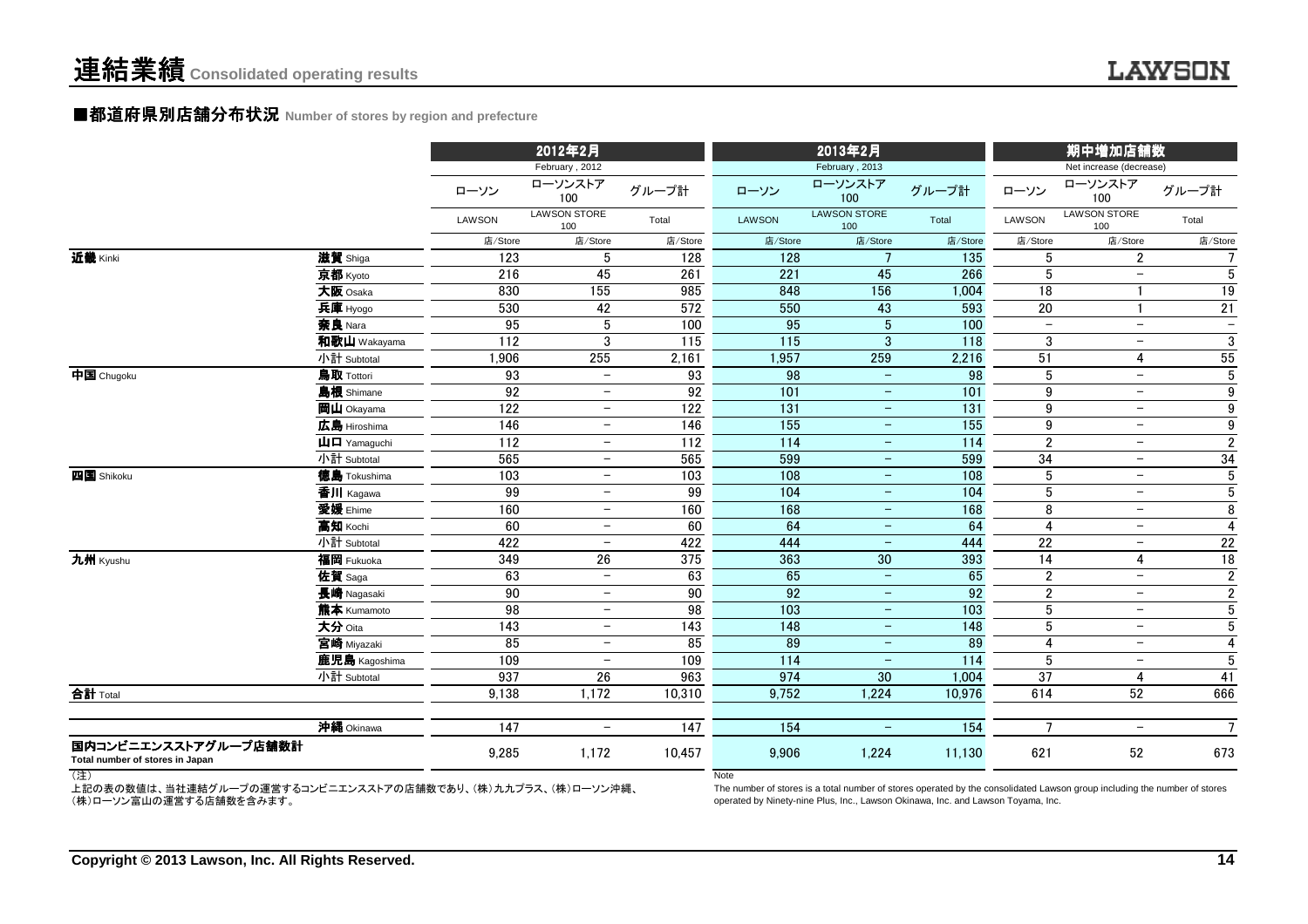### **■主な業績と予想** Results and forecasts for major financial indicators<br>
————————————————————

|                                                                                             | 2010年度/FY2010                        |          | 2011年度/FY2011                        |          | 2012年度/FY2012                                                                                                                                                                                                                                      |          |                                      |                          | 2013年度(計画)/FY2013(Forecast)          |         |
|---------------------------------------------------------------------------------------------|--------------------------------------|----------|--------------------------------------|----------|----------------------------------------------------------------------------------------------------------------------------------------------------------------------------------------------------------------------------------------------------|----------|--------------------------------------|--------------------------|--------------------------------------|---------|
|                                                                                             | 通期/Full year<br>2010.3.1 - 2011.2.28 |          | 通期/Full year<br>2011.3.1 - 2012.2.29 |          | 通期/Full year<br>2012.3.1 - 2013.2.28                                                                                                                                                                                                               |          | 第2四半期累計期間/2Q<br>2013.3.1 - 2013.8.31 |                          | 通期/Full year<br>2013.3.1 - 2014.2.28 |         |
|                                                                                             | 金額/Amount                            | 前年比/YoY  | 金額/Amount                            | 前年比/YoY  | 金額/Amount                                                                                                                                                                                                                                          | 前年比/YoY  | 金額/Amount                            | 前年比/YoY                  | 金額/Amount                            | 前年比/YoY |
| チェーン全店売上高(百万円)<br>Total net sales (millions of yen)                                         | 1,502,754                            | 102.1%   | 1,621,328                            | 107.9%   | 1,693,435                                                                                                                                                                                                                                          | 104.4%   | 911,000                              | 105.9%                   | 1,790,000                            | 105.7%  |
| 加盟店売上高(百万円)<br>Net sales reported by franchised stores (millions of yen)                    | 1.456.113                            | 103.5%   | 1.582.583                            | 108.7%   | 1,659,592                                                                                                                                                                                                                                          | 104.9%   | $\overline{\phantom{0}}$             | $\overline{\phantom{0}}$ |                                      |         |
| 直営店売上高(百万円)<br>Net sales from Company-operated stores (millions of yen)                     | 46.614                               | 70.8%    | 38.745                               | 83.1%    | 33.842                                                                                                                                                                                                                                             | 87.3%    |                                      | $\overline{\phantom{0}}$ |                                      |         |
| 営業総収入(百万円)*1<br>Gross operating revenue (millions of yen)                                   | 263,209                              | 96.9%    | 272,498                              | 103.5%   | 282.752                                                                                                                                                                                                                                            | 103.8%   | 152,000                              | 104.6%                   | 300,000                              | 106.1%  |
| 営業利益 (百万円)<br>Operating profit (millions of yen)                                            | 50,210                               | 111.6%   | 56,263                               | 112.1%   | 59.331                                                                                                                                                                                                                                             | 105.5%   | 33,000                               | 105.7%                   | 64.000                               | 107.9%  |
| 経常利益(百万円)<br>Recurring profit (millions of yen)                                             | 49.312                               | 110.6%   | 56.110                               | 113.8%   | 59.459                                                                                                                                                                                                                                             | 106.0%   | 32,500                               | 104.0%                   | 62.700                               | 105.4%  |
| 当期純利益 (百万円)<br>Net profit (millions of yen)                                                 | 24,643                               | 119.2%   | 22,462                               | 91.2%    | 30,314                                                                                                                                                                                                                                             | 135.0%   | 16,800                               | 100.9%                   | 33,300                               | 109.8%  |
| 1株当たり当期純利益(円)*2<br>Net profit per share (yen)                                               | 247.15                               |          |                                      | 224.91   |                                                                                                                                                                                                                                                    | 303.49   | 168.17                               |                          | 333.35                               |         |
| 純資産(百万円)<br>Net assets (millions of yen)                                                    |                                      | 211.448  |                                      | 216.826  |                                                                                                                                                                                                                                                    | 227.974  | $\overline{\phantom{0}}$             |                          |                                      |         |
| 総資産(百万円)<br>Total assets (millions of yen)                                                  |                                      | 444.821  |                                      | 500.667  |                                                                                                                                                                                                                                                    | 532,619  |                                      |                          | $\overline{\phantom{0}}$             |         |
| 1株当たり純資産(円)<br>Net assets per share (yen)                                                   |                                      | 2,113.24 |                                      | 2,166.35 |                                                                                                                                                                                                                                                    | 2,277.90 |                                      |                          | $\overline{\phantom{m}}$             |         |
| 総資産当期純利益率<br><b>ROA</b>                                                                     |                                      | 5.7%     |                                      | 4.8%     |                                                                                                                                                                                                                                                    | 5.9%     |                                      |                          |                                      |         |
| 自己資本当期純利益率<br><b>ROE</b>                                                                    |                                      | 12.0%    |                                      | 10.5%    | 13.7%                                                                                                                                                                                                                                              |          |                                      |                          | $\overline{\phantom{0}}$             |         |
| 流動比率<br>Current ratio                                                                       |                                      | 74.5%    |                                      | 70.2%    |                                                                                                                                                                                                                                                    | 66.9%    |                                      |                          | $\overline{\phantom{m}}$             |         |
| 固定比率<br>Fixed ratio                                                                         |                                      | 152.4%   |                                      | 167.7%   |                                                                                                                                                                                                                                                    | 173.6%   |                                      |                          | $\overline{\phantom{m}}$             |         |
| 自己資本比率<br>Shareholder's equity ratio                                                        |                                      | 47.4%    |                                      | 43.2%    |                                                                                                                                                                                                                                                    | 42.7%    |                                      |                          | $\overline{\phantom{0}}$             |         |
| 総店舗数<br>Number of stores                                                                    |                                      | 8,776    |                                      | 9,065    |                                                                                                                                                                                                                                                    | 9,752    | 9,932                                |                          | 10,152                               |         |
| (注)<br>*1 営業総収入は直営店売上高、加盟店からの収入等の合計です。<br>*2 通期計画の1株当たり当期純利益に関しては、2013年2月28日現在の期末発行済株式数を用いて |                                      |          | Notes                                |          | *1 The gross operating revenues are a sum of total sales of Lawson stores and commissions from franchised stores.<br>*2 Forecasted full-year net profit per share is calculated based on the number of outstanding shares as of February 28, 2013. |          |                                      |                          |                                      |         |

算出しております。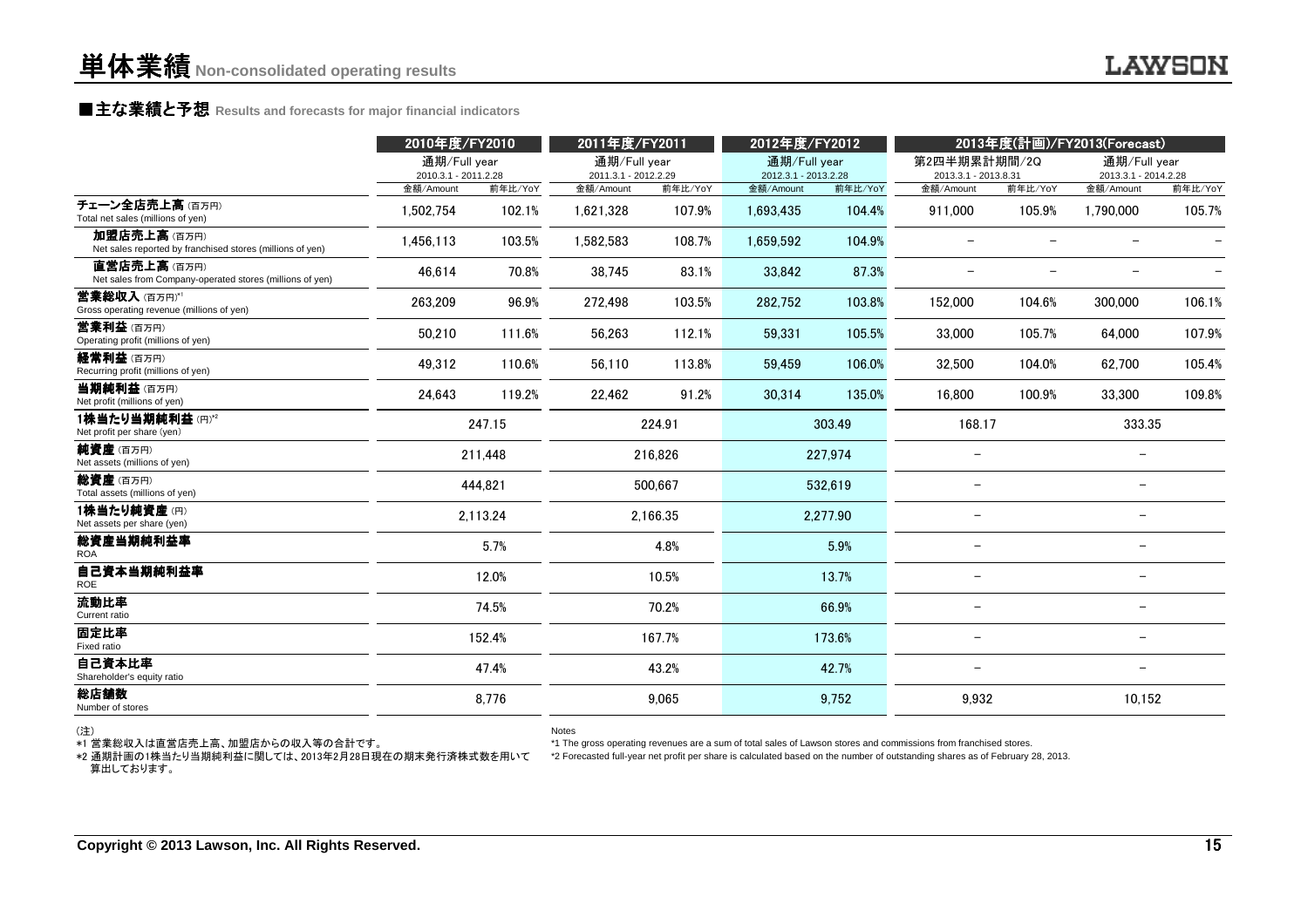## 単体業績**Non-consolidated operating results**

■損益計算書 **Non-consolidated statement of income**

|                                                                  |                 | 2010年度/FY2010        | 2011年度/FY2011        |         | 2012年度/FY2012        | 前年増減    |                     |
|------------------------------------------------------------------|-----------------|----------------------|----------------------|---------|----------------------|---------|---------------------|
|                                                                  |                 | 2010.3.1 - 2011.2.28 | 2011.3.1 - 2012.2.29 |         | 2012.3.1 - 2013.2.28 |         | Increase (Decrease) |
|                                                                  |                 | 百万円/Millions of yen  | 百万円/Millions of yen  | 前年比/YoY | 百万円/Millions of yen  | 前年比/YoY | 百万円/Millions of yen |
| A.営業総収入 Gross operating revenues                                 | $B + E$         | 263,209              | 272,498              | 103.5%  | 282,752              | 103.8%  | 10,254              |
| <b>B.売上高</b> Net sales <sup>*1</sup>                             |                 | 46,641               | 39,417               | 84.5%   | 34,665               | 87.9%   | $-4,752$            |
| C.売上原価 Cost of goods sold <sup>"2</sup>                          |                 | 33,053               | 28,035               | 84.8%   | 24,691               | 88.1%   | $-3,344$            |
| D.売上総利益 Gross profit on sales <sup>3</sup>                       | $B - C$         | 13,587               | 11.382               | 83.8%   | 9.974                | 87.6%   | $-1,407$            |
| <b>E.営業収入</b> Operating revenues                                 | $F + G$         | 216,568              | 233,080              | 107.6%  | 248,087              | 106.4%  | 15,006              |
| F.加盟店からの収入 Franchise commission from franchised stores           |                 | 193,746              | 209,045              | 107.9%  | 221,442              | 105.9%  | 12,396              |
| G.その他の営業収入 Other                                                 |                 | 22,821               | 24,035               | 105.3%  | 26,645               | 110.9%  | 2,610               |
| <b>H.営業総利益</b> Gross operating profit                            | $A - C = D + E$ | 230,156              | 244,462              | 106.2%  | 258,061              | 105.6%  | 13,598              |
| <b>I.販売費及び一般管理費</b> Selling, general and administrative expenses |                 | 179,945              | 188,199              | 104.6%  | 198,730              | 105.6%  | 10,530              |
| J.営業利益 Operating profit                                          | $H - I$         | 50,210               | 56,263               | 112.1%  | 59,331               | 105.5%  | 3,068               |
| 當業外収益 Non-operating income                                       |                 | 1,297                | 1,638                | 126.3%  | 2.101                | 128.2%  | 462                 |
| 営業外費用 Non-operating expenses                                     |                 | 2,195                | 1,791                | 81.6%   | 1.973                | 110.1%  | 181                 |
| 経常利益 Recurring profit                                            |                 | 49,312               | 56,110               | 113.8%  | 59,459               | 106.0%  | 3,349               |
| 特別利益 Extraordinary gain                                          |                 | 75                   | 97                   | 129.1%  | 323                  | 332.5%  | 226                 |
| 特別損失 Extraordinary loss                                          |                 | 7,180                | 15,074               | 209.9%  | 6,125                | 40.6%   | $-8,949$            |
| 税引前当期純利益 Income before income taxes                              |                 | 42,206               | 41,133               | 97.5%   | 53,658               | 130.5%  | 12,525              |
| 法人税、住民税及び事業税 Income taxes - current                              |                 | 14.984               | 21,216               | 141.6%  | 23,740               | 111.9%  | 2,523               |
| 法人税等調整額 Deferred income taxes                                    |                 | 2,579                | $-2,545$             |         | $-396$               | 15.6%   | 2,149               |
| 当期純利益 Net profit                                                 |                 | 24,643               | 22,462               | 91.2%   | 30,314               | 135.0%  | 7,852               |
|                                                                  |                 |                      |                      |         |                      |         |                     |

■販売費及び一般管理費の主な明細 **Selling, general and administrative expenses**

|                                                          | 2010年度/FY2010        | 2011年度/FY2011                                                                            |         | 2012年度/FY2012        |         | 前年増減                |
|----------------------------------------------------------|----------------------|------------------------------------------------------------------------------------------|---------|----------------------|---------|---------------------|
|                                                          | 2010.3.1 - 2011.2.28 | 2011.3.1 - 2012.2.29                                                                     |         | 2012.3.1 - 2013.2.28 |         | Increase (Decrease) |
|                                                          | 百万円/Millions of yen  | 百万円/Millions of yen                                                                      | 前年比/YoY | 百万円/Millions of yen  | 前年比/YoY | 百万円/Millions of yen |
| 地代家賃 Rents                                               | 66.621               | 69.738                                                                                   | 104.7%  | 75.133               | 107.7%  | 5.394               |
| 人件費 Personal expenses                                    | 35.736               | 35.891                                                                                   | 100.4%  | 34.931               | 97.3%   | $-960$              |
| 動産リース料 Equipment leasing charges                         | 6.181                | 4.772                                                                                    | 77.2%   | 3.296                | 69.1%   | $-1.476$            |
| 有形固定資産減価償却費 Depreciation of property and store equipment | 21.312               | 24.191                                                                                   | 113.5%  | 28.836               | 119.2%  | 4.645               |
| 広告宣伝費 Advertising and promotional expenses <sup>*4</sup> | 9.033                | 11.144                                                                                   | 123.4%  | 10.691               | 95.9%   | $-452$              |
| その他 Other                                                | 41.061               | 42.460                                                                                   | 103.4%  | 45.841               | 108.0%  | 3,380               |
| 合計 Total                                                 | 179.945              | 188.199                                                                                  | 104.6%  | 198.730              | 105.6%  | 10.530              |
| (注)                                                      |                      | <b>Notes</b>                                                                             |         |                      |         |                     |
| *1 「売上高 Iは、直営店売上高及びEコマース売上高の合計です。                        |                      | *1 Net sales of Company-owned stores and e-commerce business.                            |         |                      |         |                     |
| *2 「売上原価」は、商品売上原価です。                                     |                      | *2 Cost of goods sold.                                                                   |         |                      |         |                     |
| *3 「売上総利益」は、商品売上総利益です。                                   |                      | *3 Gross profit on goods sales.                                                          |         |                      |         |                     |
| *4 「広告宣伝費」には、ポイント引当金繰入額を含んでおります。                         |                      | *4 "Advertising and promotional expenses" include provision for point card certificates. |         |                      |         |                     |
| Copyright © 2013 Lawson, Inc. All Rights Reserved.       |                      |                                                                                          |         |                      |         | 16                  |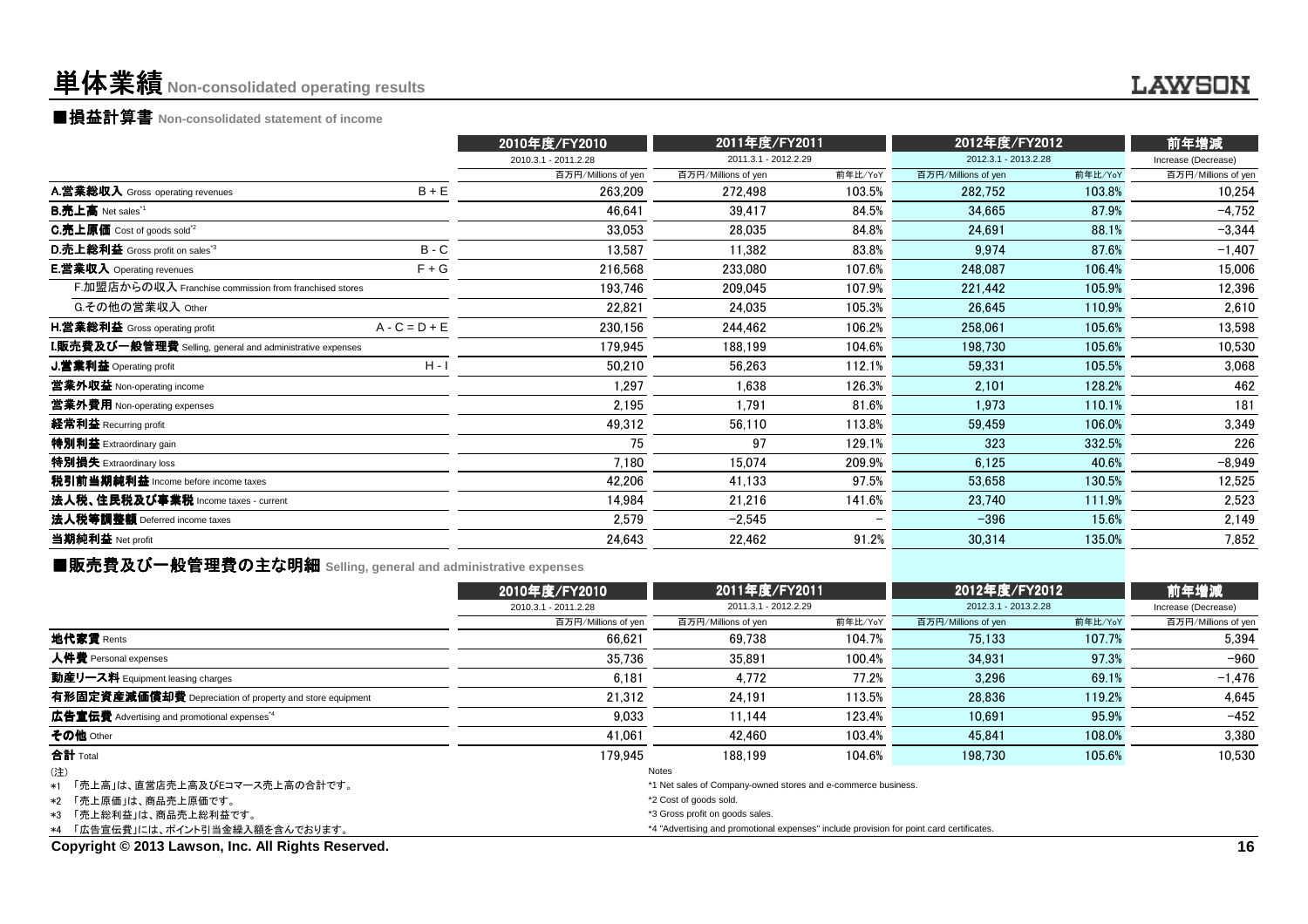単体業績**Non-consolidated operating results**

| ■営業外収益・営業外費用内訳                                                                                                | 2010年度/FY2010        | 2011年度/FY2011        | 2012年度/FY2012        | 前年増減                |
|---------------------------------------------------------------------------------------------------------------|----------------------|----------------------|----------------------|---------------------|
| Non-operating income & Non-operating expenses                                                                 | 2010.3.1 - 2011.2.28 | 2011.3.1 - 2012.2.29 | 2012.3.1 - 2013.2.28 | Increase (Decrease) |
|                                                                                                               | 百万円/Millions of yen  | 百万円/Millions of yen  | 百万円/Millions of yen  | 百万円/Millions of yen |
| 受取利息 Interest received                                                                                        | 679                  | 725                  | 769                  | 43                  |
| 違約金収入 Penalty income                                                                                          | 64                   | 44                   | 258                  | 213                 |
| 受取補償金 Compensation income                                                                                     | 177                  | 348                  | 161                  | $-186$              |
| その他 Other                                                                                                     | 376                  | 519                  | 912                  | 392                 |
| 営業外収益計 Non-operating income                                                                                   | 1,297                | 1,638                | 2,101                | 462                 |
| 支払利息 Interest expense                                                                                         | 768                  | 850                  | 907                  | 57                  |
| リース解約損 Loss on cancellation of store lease contract                                                           | 1.075                | 579                  | 523                  | $-56$               |
| その他 Other                                                                                                     | 351                  | 361                  | 542                  | 180                 |
| 営業外費用計 Non-operating expense                                                                                  | 2.195                | 1.791                | 1,973                | 181                 |
| ■特別利益·特別損失内訳                                                                                                  | 2010年度/FY2010        | 2011年度/FY2011        | 2012年度/FY2012        | 前年増減                |
| Extraordinary gain & Extraordinary loss                                                                       | 2010.3.1 - 2011.2.28 | 2011.3.1 - 2012.2.29 | 2012.3.1 - 2013.2.28 | Increase (Decrease) |
|                                                                                                               | 百万円/Millions of yen  | 百万円/Millions of yen  | 百万円/Millions of yen  | 百万円/Millions of yen |
| 関係会社株式売却益 Gain on sales of subsidiaries and affiliates' stocks                                                | 73                   | 2                    | 202                  | 199                 |
| 受取補償金 Compensation income                                                                                     |                      |                      | 71                   | 71                  |
| その他 Other                                                                                                     |                      | 94                   | 49                   | $-45$               |
| 特別利益計 Extraordinary gain                                                                                      | 75                   | 97                   | 323                  | 226                 |
| 固定資産除却損 Loss on retirement of noncurrent assets                                                               | 2.926                | 1.888                | 1.547                | $-341$              |
| 固定資産売却損 Loss on sales of noncurrent assets                                                                    | 1.303                | 40                   | 36                   | $-4$                |
| 減損損失 Loss on impairment of long-lived assets                                                                  | 2.410                | 2.764                | 2.382                | $-381$              |
| 災害による損失 Loss on disaster                                                                                      |                      | 3,229                |                      | $-3,229$            |
| 資産除去債務会計基準の適用に伴う影響額<br>Loss on adjustment for changes of accounting standard for asset retirement obligations |                      | 6,823                |                      | $-6.823$            |
| 関係会社出資金評価損<br>Loss on valuation of investments in capital of subsidiaries and affiliates                      |                      |                      | 1.813                | 1.813               |
| その他 Other                                                                                                     | 540                  | 328                  | 344                  | 16                  |
| 特別場生計 Extraordinary logo                                                                                      | 7190                 | 15074                | 6125                 | $-9.040$            |

| 特別損失計 Extraordinary loss                                              | 7,180                | 15.074               | 6.125                | -8.949              |                                  |
|-----------------------------------------------------------------------|----------------------|----------------------|----------------------|---------------------|----------------------------------|
| ■投融資の状況                                                               | 2010年度/FY2010        | 2011年度/FY2011        | 2012年度/FY2012        | 前年増減                | 2013年度計画                         |
| Capital expenditure                                                   | 2010.3.1 - 2011.2.28 | 2011.3.1 - 2012.2.29 | 2012.3.1 - 2013.2.28 | Increase (Decrease) | Forecasts / 2013.3.1 - 2014.2.28 |
|                                                                       | 百万円/Millions of yen  | 百万円/Millions of yen  | 百万円/Millions of yen  | 百万円/Millions of yen | 百万円/Millions of yen              |
| <b>新店投資</b> New store investments                                     | 12.374               | 18.990               | 31,880               | 12.890              | 30,500                           |
| 既存店投資 Existing store investments                                      | 7,741                | 10.523               | 7.931                | $-2.592$            | 14.000                           |
| システム関連投資 IT-related investments                                       | 7.099                | 7.202                | 4.779                | $-2.423$            | 4,000                            |
| その他 Other                                                             | 1.393                | 333                  | 2,413                | 2.080               | 5,000                            |
| 投資小計 Subtotal                                                         | 28.607               | 37.049               | 47,005               | 9,956               | 53,500                           |
| 出資•融資 Investments and advances                                        | 661                  | 16.441               | 5.168                | $-11.273$           | 6,500                            |
| リース Leases <sup>*1</sup>                                              | 11.298               | 17.196               | 22.386               | 5.190               | 25,000                           |
| 合計 Total                                                              | 40.566               | 70.686               | 74.560               | 3.874               | 85,000                           |
| 有形固定資産減価償却費 Depreciation of property and store equipment <sup>2</sup> | 21.312               | 24.191               | 28.836               | 4.645               | 33,500                           |
| 無形固定資産償却費 Amortization of intangible assets                           | 7.348                | 7.514                | 8,445                | 931                 | 9,200                            |
| 減価償却費計 Total depreciation and amortization                            | 28,660               | 31.706               | 37,282               | 5,576               | 42.700                           |
| (注)                                                                   |                      | Notes                |                      |                     |                                  |

(注) \*1 2012年度のリース債務の返済による支出は10,211百万円です。

特別損失計 Extraordinary loss

\*2 有形固定資産減価償却費には、売買処理されるリース物件の減価償却費を含んでおります。

\*1 The amount of repayments of lease obligations is 10,211million of yen in FY2012.

 \*2 Depreciation of property and store equipment includes depreciation for leased property treated as a sale-and-purchase transaction dueto the application.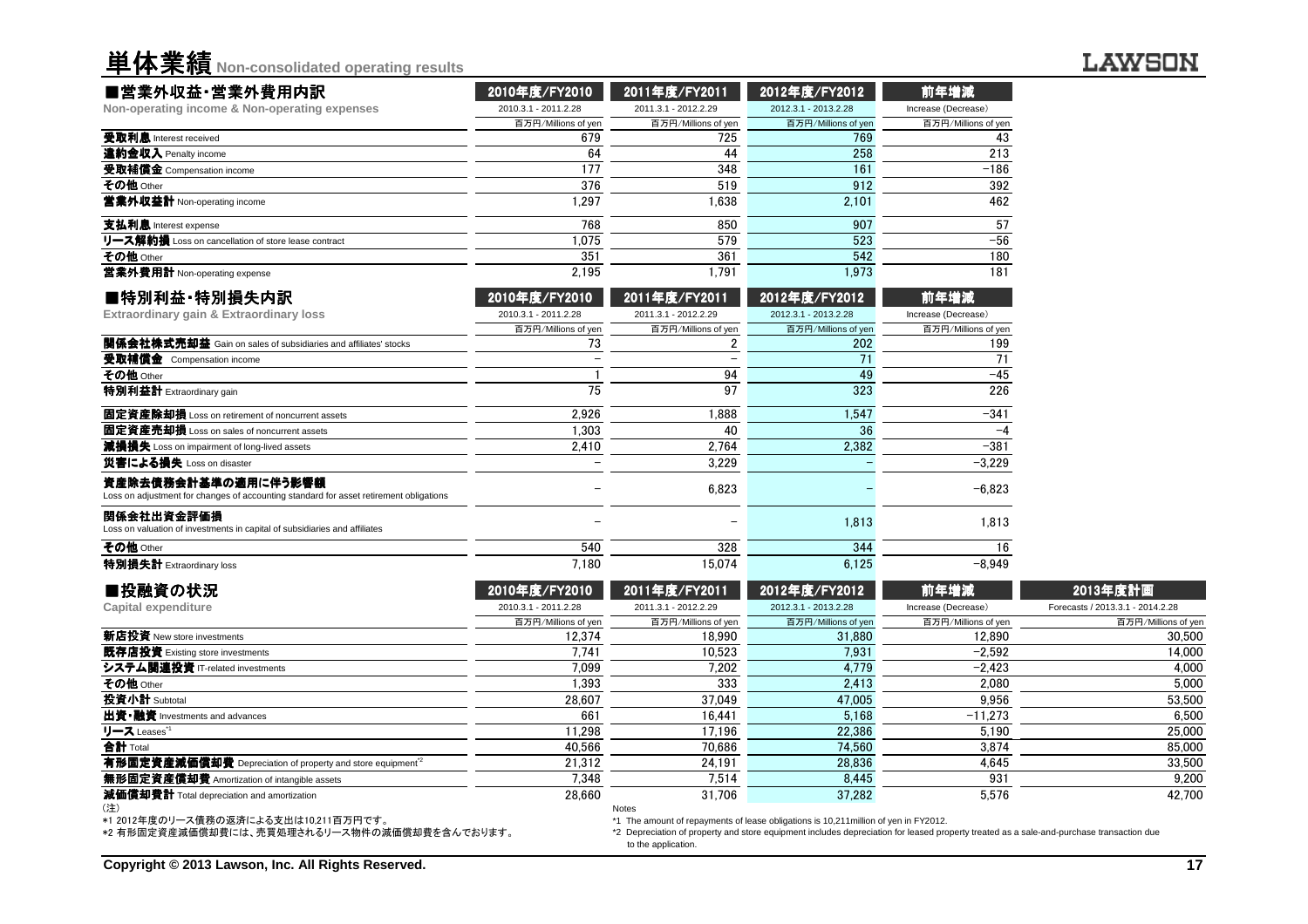## 単体業績**Non-consolidated operating results**

### ■貸借対照表 **Non-consolidated balance sheet**

|                                                                            | 2010年度<br>(2011年2月28日現在) | 2011年度<br>(2012年2月29日現在) | 2012年度<br>(2013年2月28日現在) | 2011年度末からの増減                       |
|----------------------------------------------------------------------------|--------------------------|--------------------------|--------------------------|------------------------------------|
|                                                                            | FY2010 (As of 2011.2.28) | FY2011 (As of 2012.2.29) | FY2012 (As of 2013.2.28) | Increase (Decrease) from 2012.2.29 |
| [ 資産の部 Assets ]                                                            | 百万円/Millions of yen      | 百万円/Millions of yen      | 百万円/Millions of yen      | 百万円/Millions of yen                |
| 流動資産 Current assets                                                        | 123.234                  | 137.840                  | 137.523                  | $-316$                             |
| 現金及び預金 Cash and deposits                                                   | 68.743                   | 75.389                   | 67.420                   | $-7.968$                           |
| 加盟店貸勘定 Accounts receivable - due from franchised stores                    | 15.661                   | 18.064                   | 23,544                   | 5,479                              |
| 商品 Merchandise inventories                                                 | 862                      | 807                      | 763                      | $-44$                              |
| 未収入金 Accounts receivable - other                                           | 23,641                   | 26,212                   | 30,613                   | 4,400                              |
| 繰延税金資産 Deferred tax assets                                                 | 3.344                    | 3.122                    | 3.097                    | $-25$                              |
| その他 Other                                                                  | 11.059                   | 14.316                   | 12.170                   | $-2,145$                           |
| 貸倒引当金 Allowance for doubtful accounts                                      | $-77$                    | $-73$                    | $-85$                    | $-12$                              |
| 固定資産 Noncurrent assets                                                     | 321.586                  | 362.826                  | 395.096                  | 32.269                             |
| 有形固定資産 Property, plant and equipment                                       | 141.614                  | 162.075                  | 187.341                  | 25,265                             |
| ・建物及び構築物 Buildings and structures                                          | 89.321                   | 97.812                   | 109.201                  | 11,388                             |
| ・車両運搬具及び工具器具備品 Vehicles, tools, furniture and fixtures                     | 10.962                   | 11.884                   | 12.312                   | 428                                |
| ・リース資産 Lease assets                                                        | 34.076                   | 43.787                   | 55.705                   | 11.917                             |
| •その他 Other                                                                 | 7.253                    | 8.591                    | 10.122                   | 1.530                              |
| 無形固定資産 Intangible assets                                                   | 27,925                   | 27,413                   | 24.546                   | $-2,866$                           |
| 投資その他の資産 Investments and other assets                                      | 152,046                  | 173.337                  | 183.208                  | 9,870                              |
| ・関係会社株式 Stocks of subsidiaries and affiliates                              | 16,656                   | 27,288                   | 28,140                   | 851                                |
| ・長期貸付金 Long-term loans receivable                                          | 39,856                   | 41.982                   | 37.277                   | $-4,705$                           |
| •差入保証金 Guarantee deposits                                                  | 77.164                   | 78.450                   | 81.299                   | 2,848                              |
| ・繰延税金資産 Deferred tax assets                                                | 11.693                   | 14.475                   | 15.845                   | 1.370                              |
| •その他 Other                                                                 | 8,277                    | 12.521                   | 21.804                   | 9,283                              |
| •貸倒引当金 Allowance for doubtful accounts                                     | $-1.601$                 | $-1.380$                 | $-1,159$                 | 220                                |
| 資産合計 Total Assets                                                          | 444,821                  | 500,667                  | 532,619                  | 31,952                             |
| 有形固定資産の減価償却累計額<br>Accumulated depreciation of property and store equipment | 140,922                  | 163.004                  | 186.065                  | 23.061                             |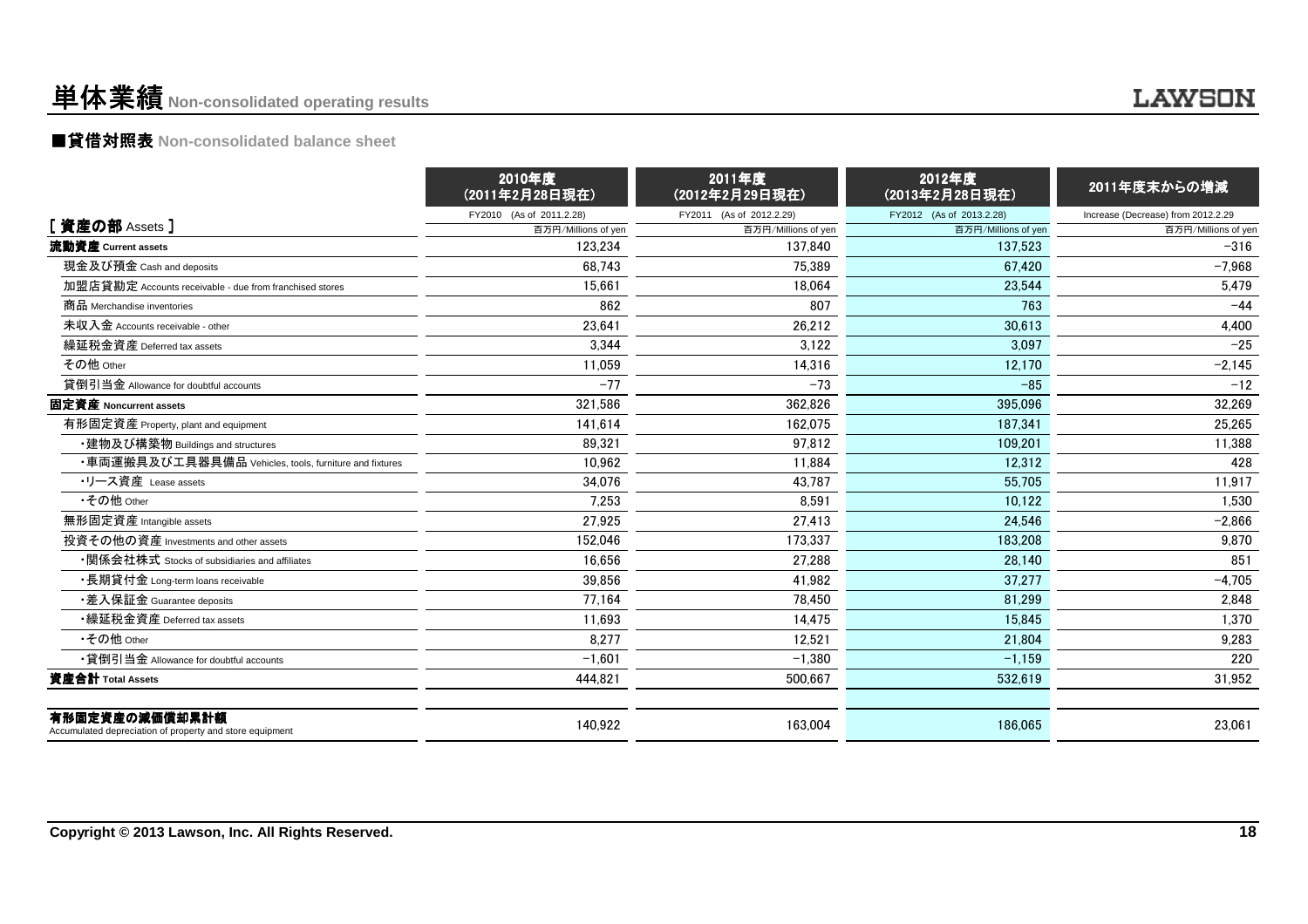## ■貸借対照表 **Non-consolidated balance sheet**

|                                                                                             | 2010年度<br>(2011年2月28日現在) | 2011年度<br>(2012年2月29日現在) | 2012年度<br>(2013年2月28日現在) | 2011年度末からの増減                       |
|---------------------------------------------------------------------------------------------|--------------------------|--------------------------|--------------------------|------------------------------------|
|                                                                                             | FY2010 (As of 2011.2.28) | FY2011 (As of 2012.2.29) | FY2012 (As of 2013.2.28) | Increase (Decrease) from 2012.2.29 |
| [負債の部 Liabilities]                                                                          | 百万円/Millions of yen      | 百万円/Millions of yen      | 百万円/Millions of yen      | 百万円/Millions of yen                |
| 流動負債 Current liabilities                                                                    | 165.398                  | 196.405                  | 205.548                  | 9,142                              |
| 買掛金 Accounts payable - trade                                                                | 67,633                   | 72,752                   | 72.727                   | $-24$                              |
| 加盟店借勘定 Accounts payable - due to franchised stores                                          | 1.171                    | 1.006                    | 1.062                    | 56                                 |
| リース債務 Lease obligations                                                                     | 5,893                    | 8,545                    | 11,526                   | 2,980                              |
| 未払金 Accounts payable - other                                                                | 13,534                   | 13,902                   | 12,758                   | $-1,144$                           |
| 未払法人税等 Income taxes payable                                                                 | 9,738                    | 14,259                   | 13,614                   | $-645$                             |
| 預り金 Deposits payable                                                                        | 52.548                   | 63.587                   | 65,443                   | 1,855                              |
| 賞与引当金 Provision for bonuses                                                                 | 3.610                    | 3,012                    | 2.365                    | $-647$                             |
| ポイント引当金 Provision for point card certificates                                               | 925                      | 556                      | 215                      | $-341$                             |
| その他 Other                                                                                   | 10,341                   | 18,782                   | 25,835                   | 7,053                              |
| 固定負債 Noncurrent liabilities                                                                 | 67,974                   | 87,435                   | 99.097                   | 11,662                             |
| 長期リース債務 Long-term lease obligations                                                         | 22.612                   | 30.699                   | 41,026                   | 10,327                             |
| 退職給付引当金 Liability for employees' retirement benefits                                        | 7.036                    | 8,188                    | 9,108                    | 919                                |
| 役員退職慰労引当金<br>Allowance for retirement benefits to executive officers and corporate auditors | 212                      | 289                      | 298                      | 9                                  |
| 長期預り保証金 Long-term guarantee deposits                                                        | 37,240                   | 35.718                   | 34,958                   | $-760$                             |
| 資産除去債務 Asset retirement obligations                                                         |                          | 11,642                   | 12.999                   | 1,357                              |
| その他 Other                                                                                   | 873                      | 897                      | 705                      | $-191$                             |
| 負債合計 Total liabilities                                                                      | 233,372                  | 283,840                  | 304,645                  | 20,804                             |
| [純資産の部 Net assets ]                                                                         |                          |                          |                          |                                    |
| 株主資本 Shareholders' equity                                                                   | 211,692                  | 216,986                  | 228,068                  | 11,081                             |
| 資本金 Common stock                                                                            | 58,506                   | 58.506                   | 58,506                   |                                    |
| 資本剰余金 Capital surplus                                                                       | 47,696                   | 47,707                   | 47,718                   | 11                                 |
| 利益剰余金 Retained earnings                                                                     | 107,182                  | 112,400                  | 123,437                  | 11,036                             |
| 自己株式 Treasury stock                                                                         | $-1.693$                 | $-1.627$                 | $-1,593$                 | 33                                 |
| 評価・換算差額等 Valuation and translation adjustments                                              | $-648$                   | $-602$                   | $-520$                   | 82                                 |
| その他有価証券評価差額金<br>Net unrealized gain (loss) on available-for-sale securities                 | $-14$                    | $-35$                    | 46                       | 82                                 |
| 土地再評価差額金 Revaluation reserve for land                                                       | $-634$                   | $-567$                   | $-567$                   |                                    |
| 新株予約権 Subscription rights to shares                                                         | 405                      | 442                      | 427                      | $-15$                              |
| 純資産合計 Net assets                                                                            | 211,448                  | 216,826                  | 227,974                  | 11,148                             |
| 負債純資産合計 Liabilities and net assets                                                          | 444,821                  | 500,667                  | 532,619                  | 31,952                             |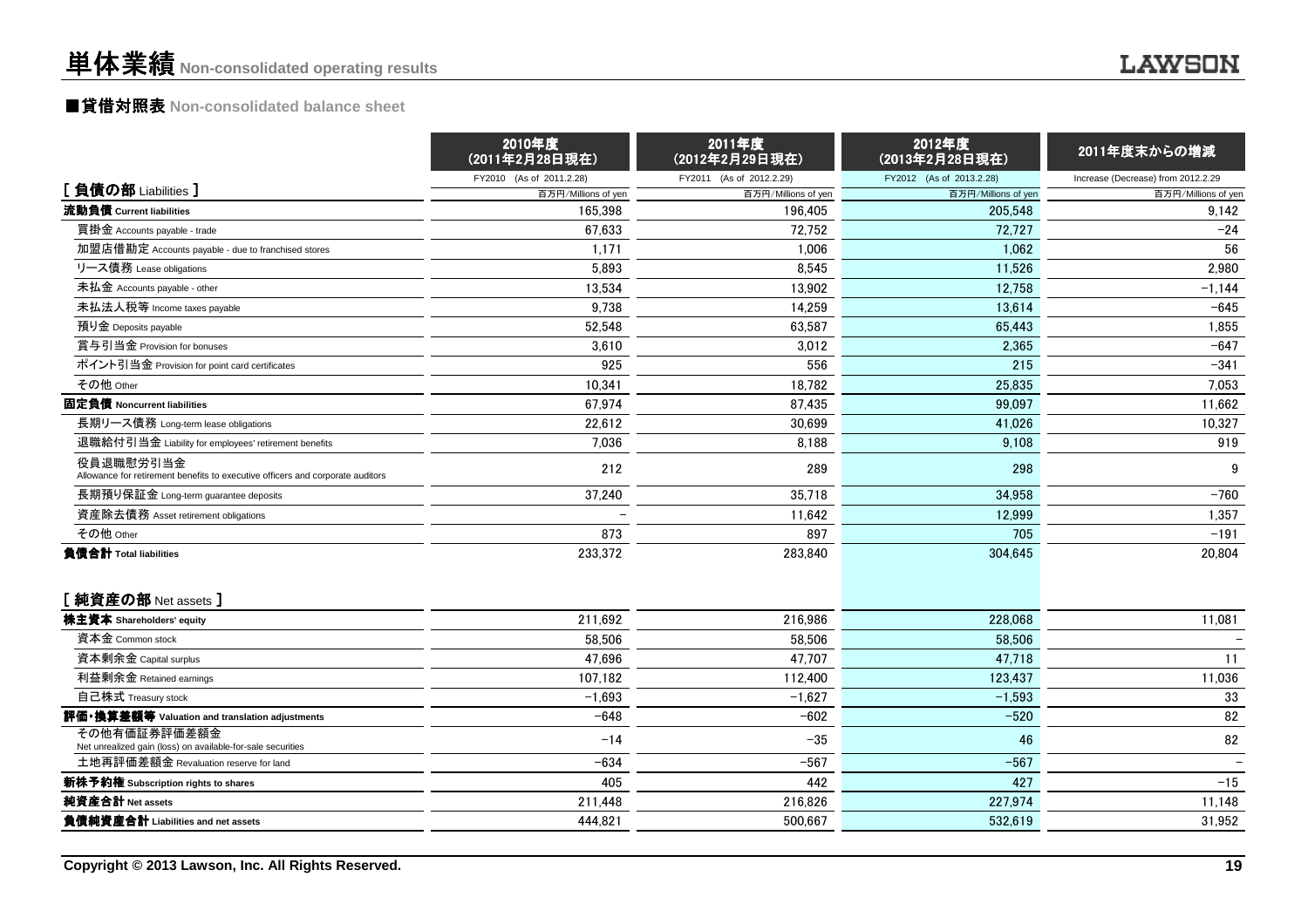### ■既存店売上高前年比及 ■既存店売上高前年比及び既存店総荒利益高前年比 び既存店総荒利益高前年比**Net sales at existing stores and gross profit at existing stores**

|                                  | 2010年度/FY2010 | 2011年度/FY2011 | 2012年度/FY2012 |         | 2013年度(計画)/FY2013(Forecast)           |
|----------------------------------|---------------|---------------|---------------|---------|---------------------------------------|
|                                  | 通期/Full vear  | 通期/Full vear  | 通期/Full year  |         | 第2四半期累計期間/2Q 通期計画/Full year(Forecast) |
|                                  | 前年比/YoY       | 前年比/YoY       | 前年比/YoY       | 前年比/YoY | 前年比/YoY                               |
| 売上高(単体) Net sales                | 100.8%        | 105.4%        | 100.0%        | 100.0%  | 100.0%                                |
| 総荒利益高(単体)<br>Gross profit        | 101.4%        | 104.0%        | 101.2%        | 101.5%  | 101.5%                                |
| 売上高(連結) Net sales (consolidated) | 100.7%        | 104.9%        | 99.8%         |         |                                       |
|                                  |               |               |               |         |                                       |

#### ■平均日販**(**単体**) Average daily sales per store (Non-consolidated)**

| .                    | 2010年度/FY2010       | 2011年度/FY2011       | 2012年度/FY2012       |
|----------------------|---------------------|---------------------|---------------------|
|                      | 通期/Full year        | 通期/Full year        | 通期/Full year        |
|                      | 千円/Thousands of yen | 千円/Thousands of yen | 千円/Thousands of yen |
| 全店 All stores        | 513                 | 547                 | 547                 |
| <b>新店</b> New stores | 506                 | 516                 | 498                 |
|                      |                     |                     |                     |

#### ■既存店客数及 ■既存店客数及び客単価(単体) **Average number of customers and average purchase value per customer in exsisting stores (Non-consolidated)**

|                           | 2010年度/FY2010    |         | 2011年度/FY2011    |         | 2012年度/FY2012    |         |  |
|---------------------------|------------------|---------|------------------|---------|------------------|---------|--|
|                           | 通期/Full year     |         | 通期/Full year     |         | 通期/Full year     |         |  |
|                           | 人・円/Persons, yen | 前年比/YoY | 人・円/Persons, yen | 前年比/YoY | 人·円/Persons, yen | 前年比/YoY |  |
| 客数 Number of customers    | 872              | 100.4%  | 882              | 101.0%  | 873              | 99.4%   |  |
| 客単価 Spending per customer | 573              | 100.4%  | 596              | 104.3%  | 599              | 100.6%  |  |
| .                         |                  |         |                  |         |                  |         |  |

日用品 •本 •雑誌 等 Daily necessities, books, magazines, online merchandise sales and services.

| ■全店商品別販売構成の推移及び総荒利益率の状況(単体) sales and gross profit margin by merchandise category at store level (All stores, non-consolidated) |                                                                                                            |               |                               |                        |               |                               |                                                                 |               |                               |                          |                                       |
|---------------------------------------------------------------------------------------------------------------------------------|------------------------------------------------------------------------------------------------------------|---------------|-------------------------------|------------------------|---------------|-------------------------------|-----------------------------------------------------------------|---------------|-------------------------------|--------------------------|---------------------------------------|
|                                                                                                                                 |                                                                                                            | 2010年度/FY2010 |                               |                        | 2011年度/FY2011 |                               |                                                                 | 2012年度/FY2012 |                               |                          | 2013年度(計画)/FY2013(Forecast)           |
|                                                                                                                                 |                                                                                                            | 通期/Full year  |                               |                        | 通期/Full year  |                               |                                                                 | 通期/Full year  |                               |                          | 第2四半期累計期間/2Q 通期計画/Full year(Forecast) |
|                                                                                                                                 |                                                                                                            |               | 総荒利益率                         |                        |               | 総荒利益率                         |                                                                 |               | 総荒利益率                         |                          |                                       |
|                                                                                                                                 | 十億円<br>billions of yen                                                                                     | 構成比<br>Share  | <b>Gross Profit</b><br>Margin | 十億円<br>billions of yen | 構成比<br>Share  | <b>Gross Profit</b><br>Margin | 十億円<br>billions of yen                                          | 構成比<br>Share  | <b>Gross Profit</b><br>Margin |                          | 総荒利益率<br>Gross Profit Margin          |
| ファストフード Fast foods                                                                                                              | 304.3                                                                                                      | 20.3%         | 37.8%                         | 325.9                  | 20.1%         | 38.2%                         | 352.6                                                           | 20.8%         | 38.4%                         | —                        |                                       |
| 日配食品 Daily delivered foods                                                                                                      | 192.6                                                                                                      | 12.8%         | 34.6%                         | 201.9                  | 12.5%         | 34.5%                         | 213.0                                                           | 12.6%         | 34.4%                         | -                        |                                       |
| 加工食品 Processed foods                                                                                                            | 829.7                                                                                                      | 55.2%         | 24.5%                         | 916.8                  | 56.5%         | 23.8%                         | 948.9                                                           | 56.0%         | 23.9%                         | $\overline{\phantom{0}}$ |                                       |
| うち、タバコ Cigarettes                                                                                                               | 374.1                                                                                                      | 24.9%         | 10.5%                         | 459.1                  | 28.3%         | 10.5%                         | 475.1                                                           | 28.1%         | 10.5%                         | -                        |                                       |
| 非食品 Non-food products                                                                                                           | 175.9                                                                                                      | 11.7%         | 42.2%                         | 176.6                  | 10.9%         | 43.4%                         | 178.7                                                           | 10.6%         | 45.6%                         | $\overline{\phantom{0}}$ |                                       |
| 合計 Total                                                                                                                        | 1.502.7                                                                                                    | 100.0%        | 30.6%                         | 1.621.3                | 100.0%        | 30.1%                         | 1.693.4                                                         | 100.0%        | 30.5%                         | 30.9%                    | 31.0%                                 |
| (注)                                                                                                                             |                                                                                                            |               |                               |                        | Note          |                               |                                                                 |               |                               |                          |                                       |
| 非食品の総荒利益率は、手数料収入を含め算出しております。                                                                                                    |                                                                                                            |               |                               |                        |               |                               | Gross profit of non-food products includes service commissions. |               |                               |                          |                                       |
| 分類 Category                                                                                                                     |                                                                                                            |               |                               |                        |               |                               |                                                                 |               |                               |                          |                                       |
| ファストフード Fast foods                                                                                                              | 米飯・麺・調理パン(サンドイッチ等)・デリカ・ファストフード 等 Rice, noodles, bread, delicatessen items, over-the-counter fast foods.    |               |                               |                        |               |                               |                                                                 |               |                               |                          |                                       |
| <b>日配食品</b> Daily delivered foods                                                                                               | ベーカリー・デザート・アイスクリーム・生鮮食品 等 Bakery items, desserts, ice cream, perishable food (vegitable, fruits and meat). |               |                               |                        |               |                               |                                                                 |               |                               |                          |                                       |
| 加工食品 Processed foods                                                                                                            | 飲料・酒類・タバコ・加工食品・菓子 等 Soft drinks, alcoholic bevarages, cigarettes, processed foods, confectionery.          |               |                               |                        |               |                               |                                                                 |               |                               |                          |                                       |

加工食品 Processed foods非食品 Non-food products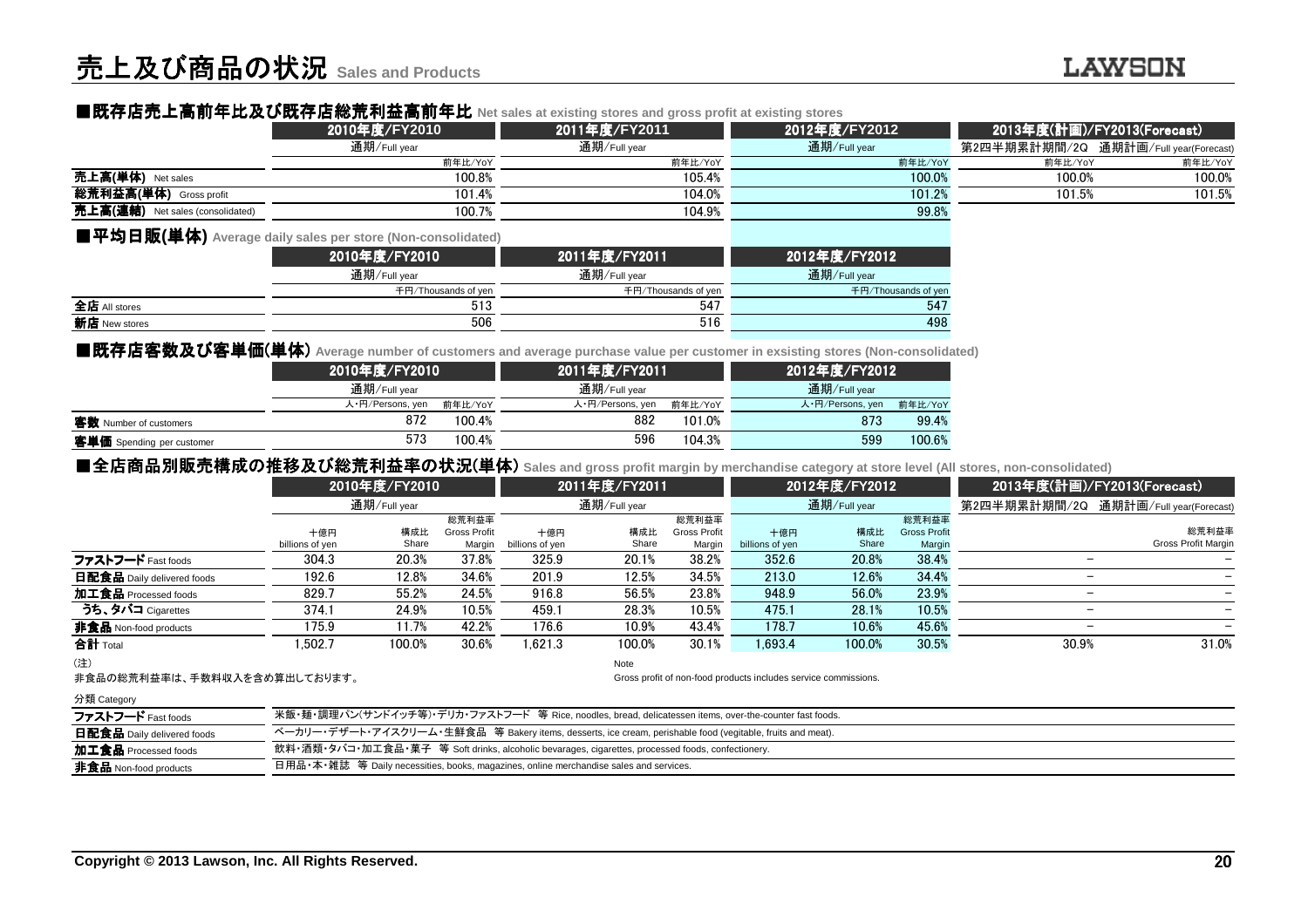### ■酒・タバコ取扱店及び24時間営業店舗数 時間営業店舗数、駐車場設置店舗数 、駐車場設置店舗数 **Liquor-licensed, cigarette-licensed, 24-hour operating and parking-lot equipped stores**

|                                             | 2010年度/FY2010 |                     | 2011年度/FY2011 |                     | 2012年度/FY2012 |                     |  |
|---------------------------------------------|---------------|---------------------|---------------|---------------------|---------------|---------------------|--|
|                                             | 通期/Full year  |                     | 通期/Full year  |                     | 通期/Full year  |                     |  |
|                                             | 店/Store       | 総店舗数に占める割合<br>Share | 店/Store       | 総店舗数に占める割合<br>Share | 店/Store       | 総店舗数に占める割合<br>Share |  |
| 酒取扱店 Liquor-licensed stores                 | 8.733         | 97.9%               | 8.955         | 98.8%               | 9.579         | 98.2%               |  |
| タバコ取扱店 Cigarette-licensed stores            | 8.165         | 91.6%               | 8.598         | 94.8%               | 9.132         | 93.6%               |  |
| 24時間営業店 24-hour operating stores            | 8.682         | 97.4%               | 8.814         | 97.2%               | 9.476         | 97.2%               |  |
| 駐車場設置店<br>Stores equipped with parking lots | 6.638         | 74.4%               | 6.696         | 73.9%               | 7.199         | 73.8%               |  |
| 総店舗数 Total number of stores                 | 8.917         |                     | 9.065         |                     | 9,752         |                     |  |

### ■平均在庫(全店 期末1店舗当たり平均在庫売価 たり平均在庫売価) **Inventory turnover in days (Based on all stores, inventory per store)**

|                                 | 2010年度/FY2010                  |         | 2011年度/FY2011                  |         | 2012年度/FY2012                  |         |
|---------------------------------|--------------------------------|---------|--------------------------------|---------|--------------------------------|---------|
|                                 | 通期/Full year                   |         | 通期/Full year                   |         | 通期/Full year                   |         |
|                                 | 千円・日<br>Thousands of yen, days | 前年比/YoY | 千円・日<br>Thousands of yen, days | 前年比/YoY | 千円・日<br>Thousands of yen, days | 前年比/YoY |
| 在庫 Inventory                    | 6.236                          | 113.1%  | 6.407                          | 102.7%  | 6.505                          | 101.5%  |
| 在庫日数 Inventory turnover in days | 12.5                           | 103.3%  | 12.8                           | 102.4%  | 13.2                           | 102.8%  |

#### ■売場面積(全店) **Area of floor (All stores)**

|                      |                              | 2010年度/FY2010 |                              | 2011年度/FY2011 | 2012年度/FY2012                |         |  |
|----------------------|------------------------------|---------------|------------------------------|---------------|------------------------------|---------|--|
|                      | 通期/Full year                 |               | 通期/Full year                 |               | 通期/Full year                 |         |  |
|                      | m <sup>2</sup> /Square meter | 前年比/YoY       | m <sup>2</sup> /Square meter | 前年比/YoY       | m <sup>2</sup> /Square meter | 前年比/YoY |  |
| 全店売場面積 Area of floor | 980.359                      | 100.6%        | .007.962                     | 102.8%        | 1.084.739                    | 107.6%  |  |
|                      |                              |               |                              |               |                              |         |  |

### ■収納代行業務の状況(全店) Third party bill settlement (All stores)<br>2010年度/FY2010

|                                |                                     | 2010年度/FY2010<br>通期/Full year |                                     | 2011年度/FY2011 | 2012年度/FY2012<br>通期/Full year       |         |
|--------------------------------|-------------------------------------|-------------------------------|-------------------------------------|---------------|-------------------------------------|---------|
|                                |                                     |                               |                                     | 通期/Full year  |                                     |         |
|                                | 百万円、百万件<br>Millions of yen, million | 前年比/YoY                       | 百万円、百万件<br>Millions of yen, million | 前年比/YoY       | 百万円、百万件<br>Millions of yen, million | 前年比/YoY |
| <b>収納金額</b> Transaction amount | 1.639.203                           | 105.5%                        | .725.788                            | 105.3%        | 1.879.679                           | 108.9%  |
| 取扱件数 Number of settlement      | 169.8                               | 104.7%                        | 177.7                               | 104.7%        | 190.4                               | 107.1%  |
| 手数料収入 Commission revenues      | 9.027                               | 104.4%                        | 9.487                               | 105.1%        | 10.191                              | 107.4%  |

### ■**ATM**設置台数 **Number of ATMs installed**

|                                         | 2010年度/FY2010 | 2011年度/FY2011 | 2012年度/FY2012 |
|-----------------------------------------|---------------|---------------|---------------|
|                                         | 通期/Full year  | 通期/Full year  | 通期/Full vear  |
|                                         | 台/Unit        | 台/Unit        | 台/Unit        |
| <b>ATM設置台数 Number of ATMs installed</b> | 8.526         | 9.002         | 9.672         |
|                                         |               |               |               |

**Copyright © 2013 Lawson, Inc. All Rights Reserved.**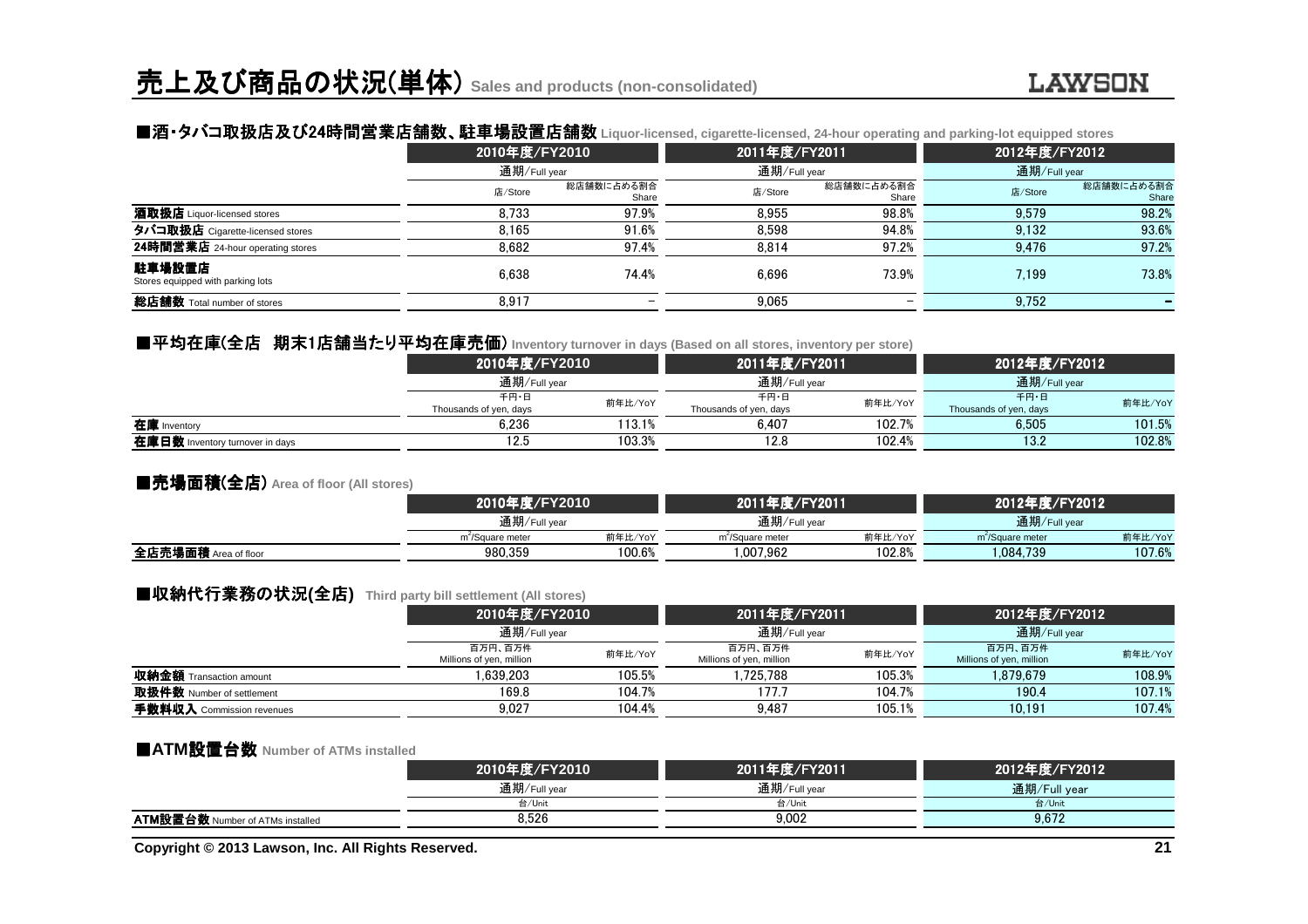## 従業員の状況(連結) **Number of employee (consolidated)**

#### **LAWSON**

|                                            | 2010年度/FY2010 |                             | 2011年度/FY2011 |                             | 2012年度/FY2012 |                             |
|--------------------------------------------|---------------|-----------------------------|---------------|-----------------------------|---------------|-----------------------------|
|                                            | 通期/Full year  |                             | 通期/Full year  |                             | 通期/Full year  |                             |
|                                            | 人/Persons     | 期首差/Net increase (decrease) | 人/Persons     | 期首差/Net increase (decrease) | 人/Persons     | 期首差/Net increase (decrease) |
| 単体 Non-consolidated                        |               |                             |               |                             |               |                             |
| 従業員数 Employees                             | 3,305         | $-119$                      | 3,342         | 37                          | 3.482         | 140                         |
| パートタイマー<br>Part-time and temporary workers | 2.574         | $-938$                      | 2.163         | $-411$                      | 1.964         | $-199$                      |
| 連結子会社 Consolidated subsidiaries            |               |                             |               |                             |               |                             |
| 従業員数 Employees                             | 2.398         | 586                         | 3.133         | 735                         | 2,922         | $-211$                      |
| パートタイマー<br>Part-time and temporary workers | 6.305         | 217                         | 6.855         | 550                         | 6.881         | 26                          |
| 連結計 Consolidated                           |               |                             |               |                             |               |                             |
| 従業員数 Employees                             | 5.703         | 467                         | 6.475         | 772                         | 6.404         | $-71$                       |
| パートタイマー<br>Part-time and temporary workers | 8.879         | $-721$                      | 9.018         | 139                         | 8.845         | $-173$                      |